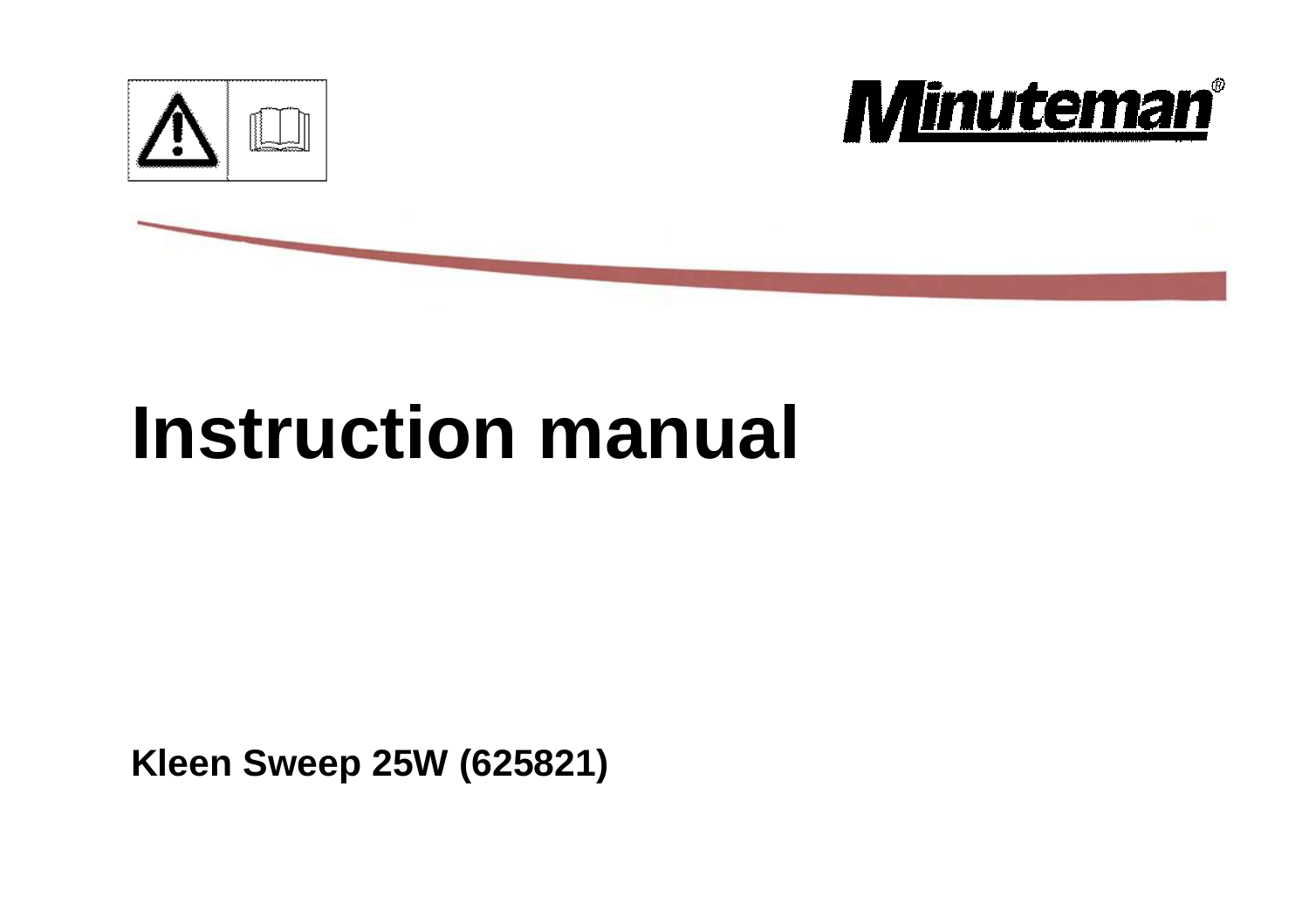# **Introduction**

### **Preface**

Dear customer,

We hope that the excellent qualities of the machine justify the faith you have shown in us by purchasing the product. In order to ensure that you can work with the machine safely, please read the chapter on safety before running the machine for the first time.

Your safety, and that of others, is dependent on your ability to control the machine. Therefore, read the operating manual thoroughly before operating the machine for the first time.

The operating manual contains all the important information you need to operate, maintain and service the machine. Sections of this operating manual which are relevant to safety are marked by the hazard label.

If you have any questions with regard to the machine or operating manual, you can contact your service partner at any time.

We would like to emphasize that no legal claims can be asserted in respect of any work described in this manual. Please pay attention that only original spare parts are used for any necessary maintenance and repair work. Only original spare parts can guarantee long, reliable equipment operation. We reserve the right to make technical improvements.

Valid from: January 2009

**Minuteman International Inc. 14N845 U.S. Route 20 PINGREE GROVE, II. 60140-8893 U.S.A.**

#### **Intended use**

The Kleen Sweep 25W is a sweeping machine conceived exclusively for sweeping up dry and wet surface areas such as production plants, warehouses, parking lotsand pedestrian walkways. In addition, the Kleen Sweep 25W can also be used to remove dry dirt from carpets. Any use beyond this is regarded as improper use. The manufacturer is not considered liable for any damage resulting from improper use; the user is solely responsible for all the risks. Intended use also includes maintaining and observing the operating, maintenance and repair conditions prescribed by the manufacturer. The Kleen Sweep 25W may only be operated, serviced and repaired by personnel who are familiar with the work involved and are aware of the risks. The applicable accident prevention laws must be observed and any generally accepted health and safety directives must be maintained. The manufacturer is not deemed liable for any damage resulting from unauthorized modifications to the machine.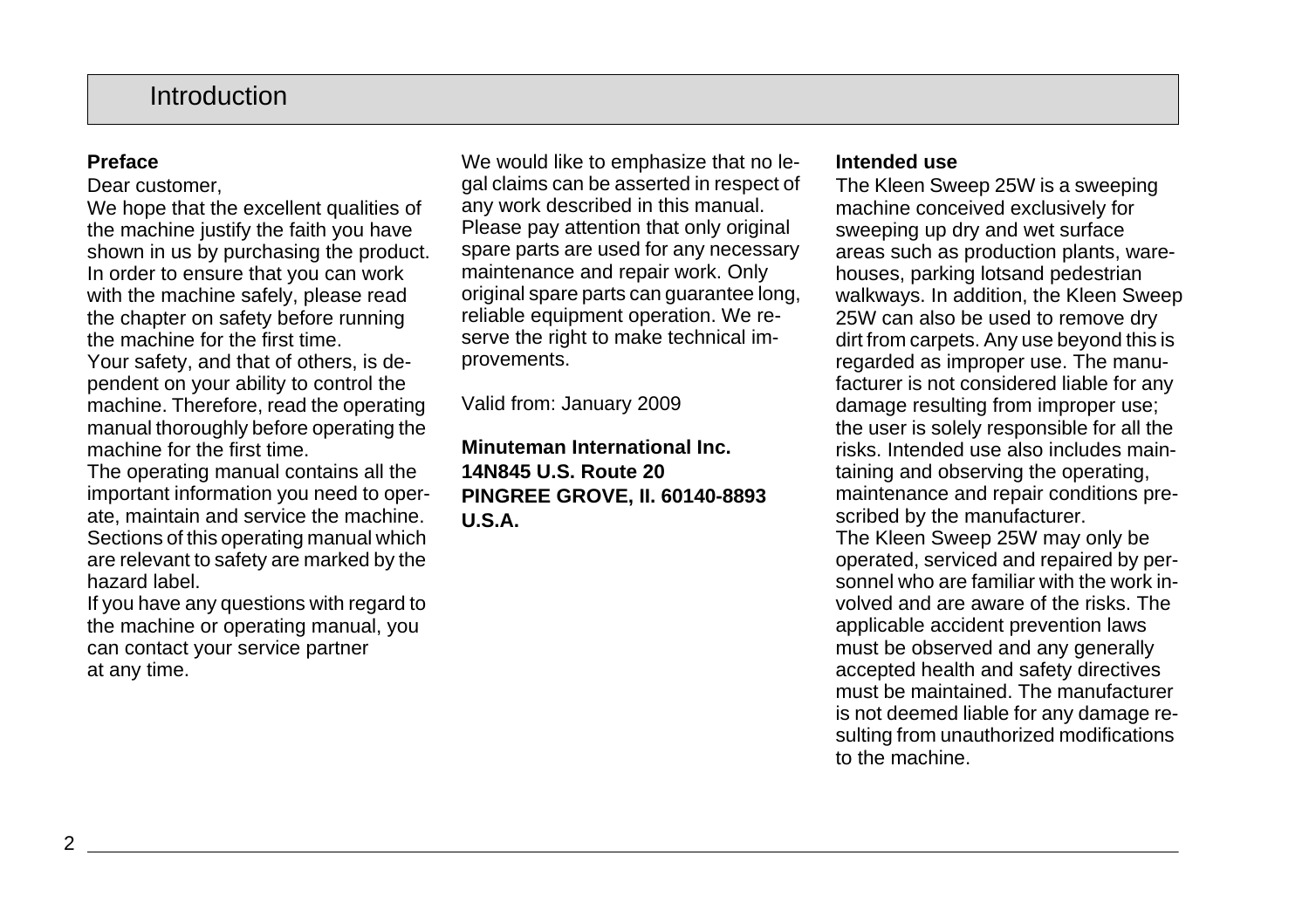# Introduction

#### **Notes on warranty**

The terms of the sales contract apply. Damages are not subject to warranty if they are due to non-compliance with the maintenance and service provisions. The maintenance work has to be performed by an authorized Minuteman service center and confirmed in the "Maintenance certificate" which is the warranty document.

The following is excluded from warranty: fuses, natural wear, damages caused by overload, inexpert handling and unauthorized modification of the machine. Moreover, any claim for warranty cannot be accepted if damages of the machine are caused by fitting parts or accessories without Minuteman's prior and explicit consent or by non-compliance with the maintenance instructions.

### **Acceptance of the machine**

Upon arrival, check machine for possible damages in transit. Follow unpacking instructions on shipping pallet. Each unit has been tested and throughly inspected before shipment. Any damage is the responsibility of the delivery carrier who should be notified immediately.

**Minuteman International Inc. 14N845 U.S. Route 20 PINGREE GROVE, IL. 60140-8893 U.S.A.**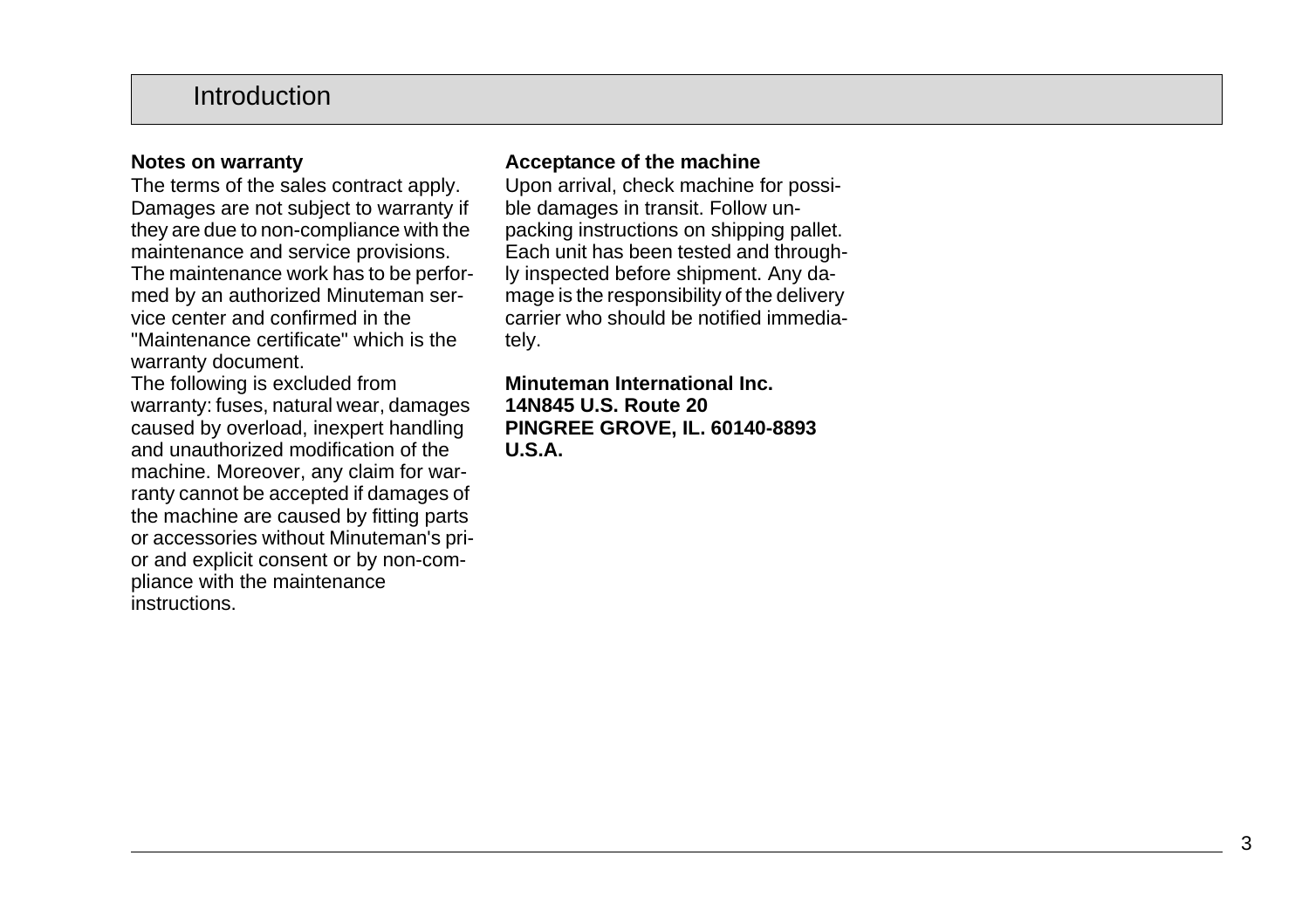# Table of content

**Introduction . . . . . . . . . . . . . 2**

|     | Preface2<br>Intended use $\dots\dots\dots\dots$ .<br>Notes on warranty  3<br>Acceptance of the machine 3 |
|-----|----------------------------------------------------------------------------------------------------------|
| 1   | Safety Information 5                                                                                     |
| 1.1 | Safety and warning symbols . 5                                                                           |
| 1.2 | General information 6                                                                                    |
| 1.3 | Operating information 6                                                                                  |
| 1.4 | Maintenance information 6                                                                                |
| 1.5 | Particular risks 7                                                                                       |
| 1.6 | Environmental protection 8                                                                               |
| 1.7 | Labels on the machine 9                                                                                  |
| 2   | Starting Up  11                                                                                          |
| 2.1 | Unpacking and assembling . 11                                                                            |
| 22  | $Instruction. \ldots. \ldots. \ldots. \ldots. 11$                                                        |
| 2.3 | Initial battery charge. 11                                                                               |
| 2.4 | Prior to starting up 12                                                                                  |
| 2.5 | Operation 12                                                                                             |
| 2.6 | Stopping the machine $\dots$ . 12                                                                        |
| 2.7 | After completing work. 12                                                                                |
| 3   | Operation  13                                                                                            |
| 3.1 | Method of operation 13                                                                                   |
| 3.2 | Operating and indicator                                                                                  |

| 3.2.1<br>3.2.2 | elements. 14<br>Operating panel 14<br>Operating elements on the ma- |
|----------------|---------------------------------------------------------------------|
| 4              | Technical Data 18                                                   |
| 5              | <b>Maintenance and</b>                                              |
|                | Service  20                                                         |
| 5.1            | System maintenance 20                                               |
| 5.2            | Proof of Maintenance  21                                            |
| 5.3            | Maintenance Plan  22                                                |
| 5.4            | Battery system 26                                                   |
| 5.4.1          | Charging batteries 27                                               |
| 5.4.2          | Total discharge signal transduc-                                    |
|                | er (TSG) 27                                                         |
| 5.4.3          | Servicing the driving batteries.<br>27                              |
| 5.4.4          | Removing the batteries 27                                           |
| 5.4.5          | Inserting the batteries 27                                          |
| 5.4.6          | Disposing of batteries. 27                                          |
| 5.5            | Side brushes  28                                                    |
| 5.5.1          | Changing the side brush 29                                          |
| 5.5.2          | Setting the sweeping pattern 29                                     |
| 5.6            | Rotary brush. 30                                                    |
| 5.6.1          | Cleaning the brush space 31                                         |
| 5.6.2          | Changing the rotary brush 31                                        |

| 5.6.3 | Setting the sweeping pattern 31  |
|-------|----------------------------------|
| 5.6.4 | Changing the sealing strips . 31 |
| 5.6.5 | Changing the timing belt 31      |
| 5.7   | Dust vacuum 32                   |
| 5.7.1 | Cleaning the filter 33           |
| 5.7.2 | Changing the filter 33           |
| 5.8   | Sweepings container 34           |
| 5.8.1 | Emptying the sweepings con-      |
|       | tainer 35                        |
| 5.8.2 | Changing the seal 35             |
|       |                                  |

#### **EC-Declaration of Conformity 37**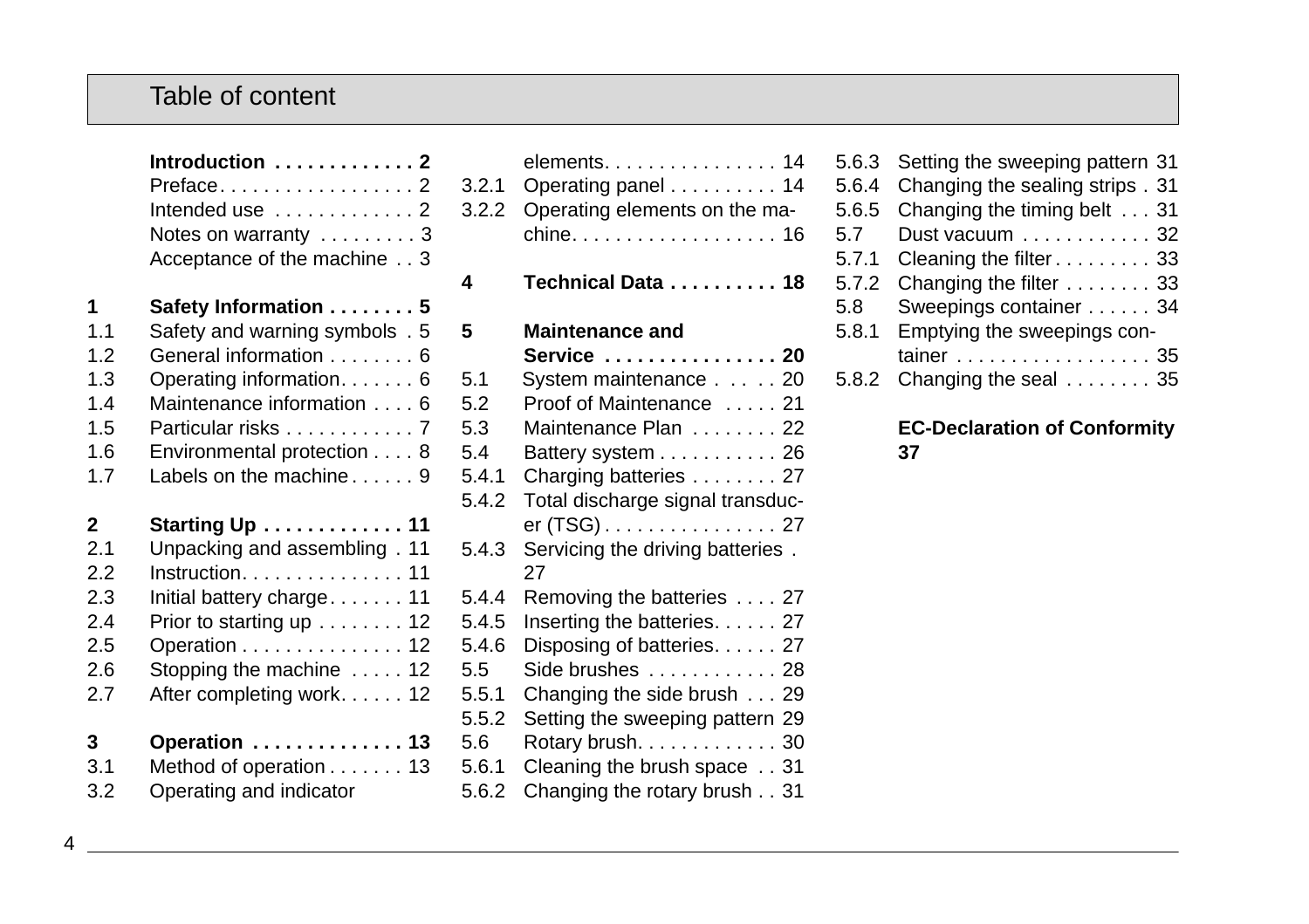# **1.1 Safety and warning symbols**

The following warning symbols appear in the operating manual in those sections in which your safety, the safety of the machine and environment could be affected:

| Symbol              |   | Damage to              | Definition                                                                                                                                                                            |
|---------------------|---|------------------------|---------------------------------------------------------------------------------------------------------------------------------------------------------------------------------------|
| Safety information  |   | persons<br>or property | Safety symbol to indicate dangerous situations arising<br>through failure to follow instructions or prescribed work<br>procedures precisely or through ignoring them alto-<br>gether. |
| <b>Note</b>         | 咚 | the machine            | Important information on handling the device to main-<br>tain its functioning ability.                                                                                                |
| Risk to environment |   | the environment        | Risks to the environment through using substances<br>which represent a risk to health and the environment.                                                                            |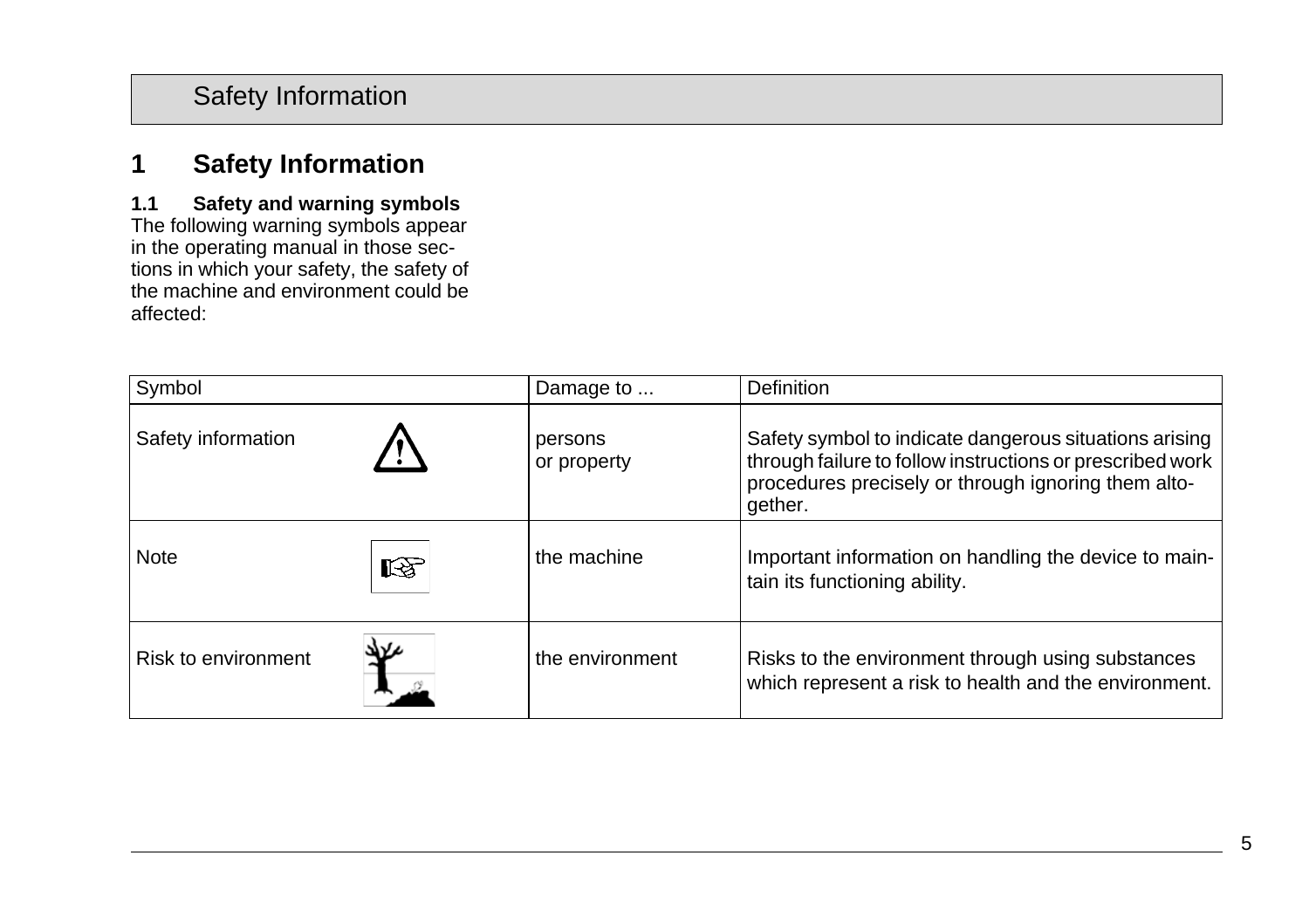## **1.2 General information**

- In addition to the information provided in this operating manual, all the legally applicable health and safety provisions must be observed.
- Before starting up the machine for the first time, read the operating manual supplied with it thoroughly as well as any separate manuals provided with additional or attachment devices and observe all the information during work.
- The equipment may only be operated, serviced and repaired by personnel trained by Minuteman technical experts.
- Particular attention should be paid to the information regarding safety. Technical expertise is the key to preventing errors when operating the machine and ensuring trouble-free operation.
- The operating manual must always be kept at the operating location of the machine and, as a result, should kept in a safe place on the equipment.
- If the equipment is sold or rented out, these documents should be transferred to the new owner/operator.

The transfer should be confirmed!

- The warning labels attached to the machine provided important information concerning safe operation. Illegible or missing labels must be replaced by new ones.
- For reasons of safety, always use original spare parts.

### **1.3 Operating information**

- Before starting the machine up for the first time, the battery to be used must be fully charged, properly, by implementing the initial battery charge routine. Please pay attention to the operating manual provided with the charging unit as well as the manual from the battery manufacturer. Minuteman assumes no liability for damage to the battery caused by a fault when the battery is charged for the first time.
- Check the operational safety of the machine each time before starting it up! Clear any faults immediately!
- Before starting work, the operator must be fully familiar with all adjustment, operating and control elements as well as their respective function! It is too late to do this when

the machine is actually in operation!

- Always wear heavy duty, non-slip footwear when working with the machine.
- The machine may only be used on those surfaces which have been approved by the contractor or person appointed by him.
- When using the machine, it is essential to pay attention to third parties, especially children.
- Accelerate the machine immediately after switching on the brush head drive, otherwise imprints of the brush could be produced on the floor.
- The machine is not suitable for clearing up hazardous, flammable or explosive fluids, dust or substances.
- It is forbidden to use the machine in potentially explosive atmospheres.
- The side brush must be raised in order to transport the machine.
- The machine has been conceived for use on level surfaces with a maximum gradient of 2%.

#### **1.4 Maintenance information**

• Operating personnel must complete the necessary daily and weekly maintenance work. All other mainte-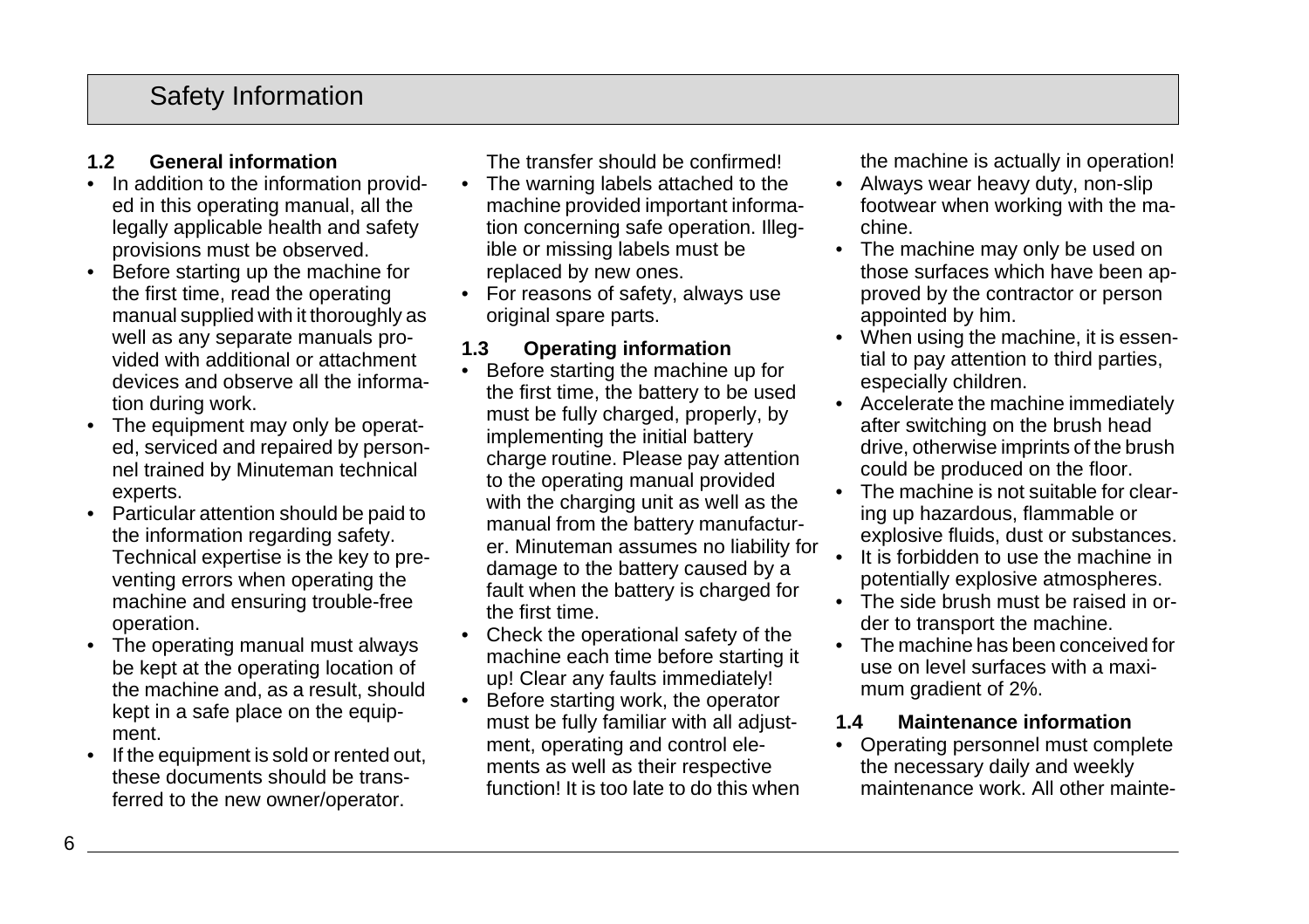nance work must be completed at your local Minuteman service center.

- The maintenance work and maintenance intervals prescribed in the operating manual must be adhered to.
- Suitable tools must be used for cleaning and maintenance work.
- The machine must be inspected by a recognized technical expert in respect of operational safety, within the terms of the applicable accident prevention laws, at reasonable intervals (we recommend at least once a year) and following modification or repairs .
- Spare parts must comply with the minimum technical requirements stipulated by the manufacturer! This is ensured by the use of original spare parts.
- The machine must be switched off prior to cleaning or servicing it or to replacing parts. The drive bar must be out of operation!
- Always disconnect the battery plug before starting any work on the electrical installation.
- When working in the area of the raised hood, it must be hinged open fully to prevent it being knocked shut

or further open and down unintentionally.

- It is not permitted to clean the machine with a pressure washer or steam blaster.
- It is not permitted to use aggressive and corrosive cleaning agents.
- Allow the machine to dry after being cleaned, e.g. over the weekend.
- Only start the machine up when all the safety equipment has been installed and brought to its protecting position.

#### **1.5 Particular risks Electronics**

- In the case of defects in the electrical installation, switch the machine off immediately and clear the fault.
- Work on the electrical equipment may only be carried out by electricians who have received the necessary training and in accordance with the electrical engineering regulations.
- The machine's electrical equipment must be inspected/checked at regular intervals. Defects, such as loose connections and cable damage, must be rectified immediately.

#### **Batteries**

- Observe the information in the operating manual provided by the battery manufacturer.
- It is possible that sparking will occur when connecting the batteries.
- Batteries may only be handled and changed by properly skilled maintenance personnel.
- The machine has been set up for operation using maintenance-free batteries. If other battery types are used, the machine must be set up for use with them by an authorized Minuteman service center.
- Never lay any metallic objects or tools on batteries - risk of short circuit!
- For further safety information, refer to supplementary sheet 88-60-2556 - notes on driving batteries.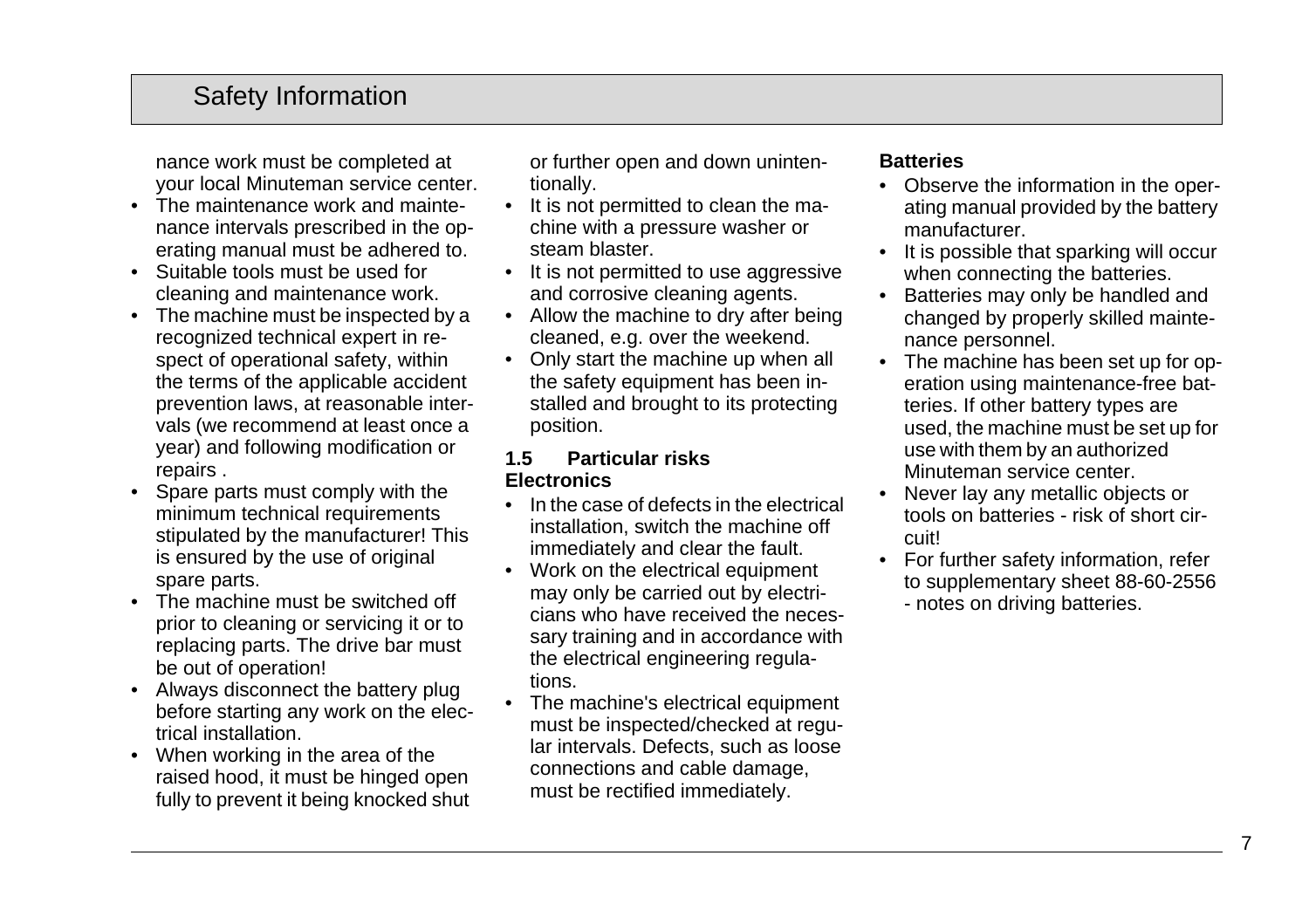### **1.6 Environmental protection**

- A certain factual expertise is required in order to use substances which could represent a risk to health and the environment.
- Observe the applicable laws and local regulations when disposing of waste.
- Used batteries with the recycling symbol contain reusable commodities. In accordance with symbol with the crossed out bin, these batteries must not be disposed of in domestic waste. The return and recycling of batteries must be agreed on with Minuteman authorized dealers in accordance with § 8 BattV (Battery Directive)!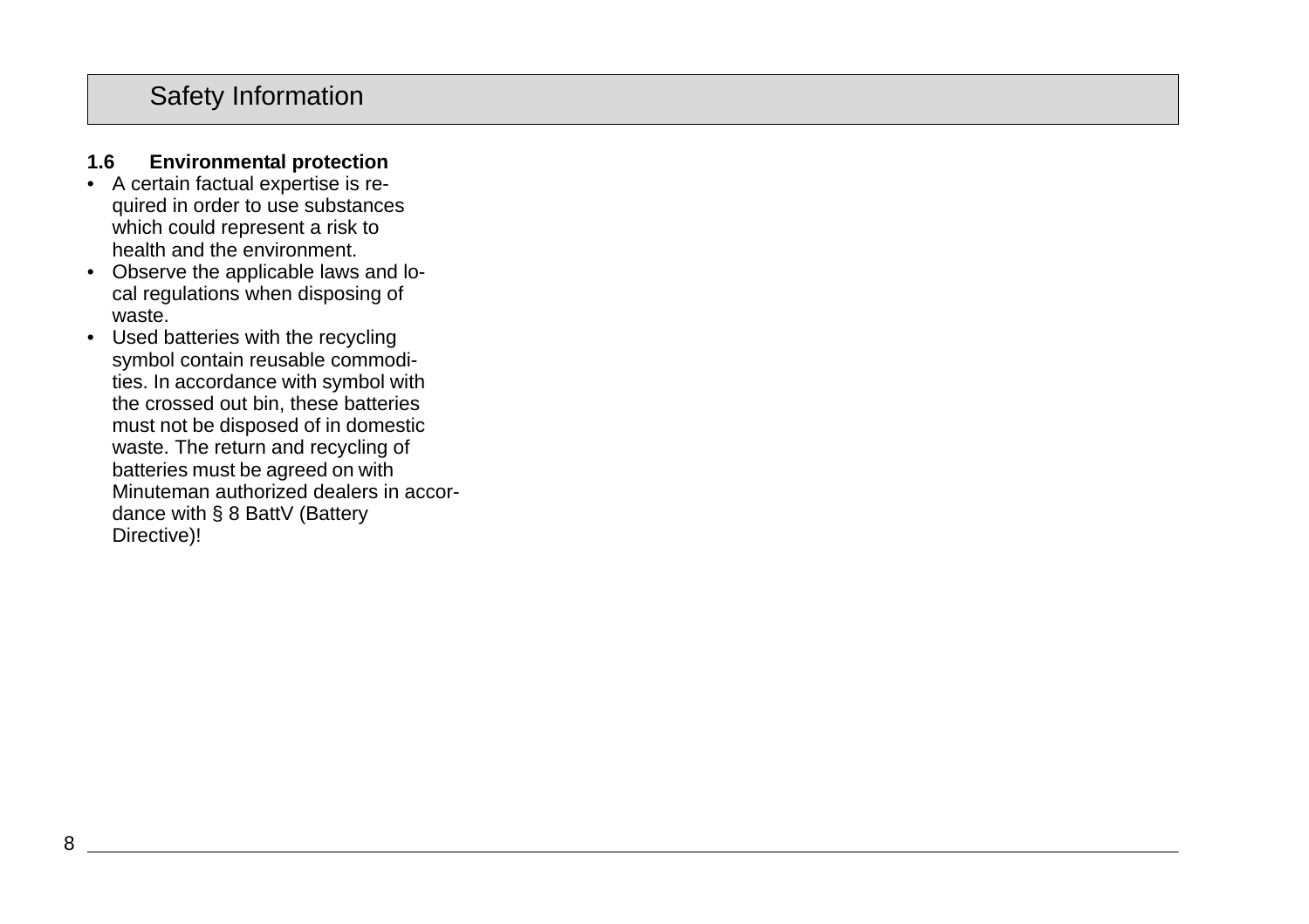**1.7 Labels on the machine** The following safety and warning labels are attached to the machine where easily legible. Missing or illegible labels must be replaced immediately.

Company logo (Fig. 1/1)



Rating plate (Fig. 1/2)

| VIWA STEPHENOMA<br>trowng waa tatun > uno 1004.<br>Tunoo<br>$\mathbf{u}$ |
|--------------------------------------------------------------------------|
|                                                                          |
| 15                                                                       |

Filter shaker (Fig. 1/3)



Read and observe the operating manual (Fig. 1/4)



Wear compensator for rotary brush (Fig. 1/7)



Maximum permissible gradient (Fig. 1/5)



Wear compensator for side brush (Fig. 1/6)

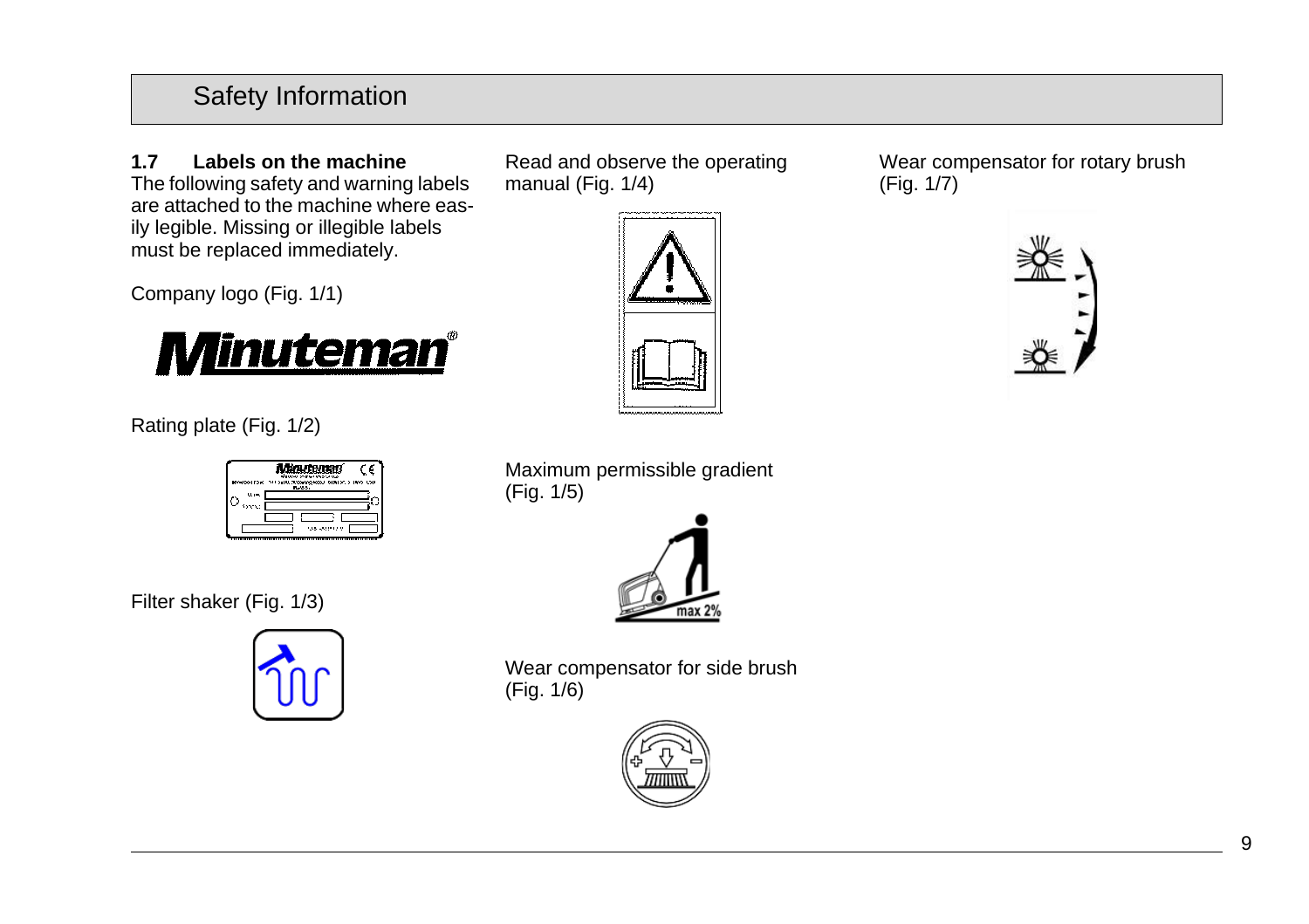

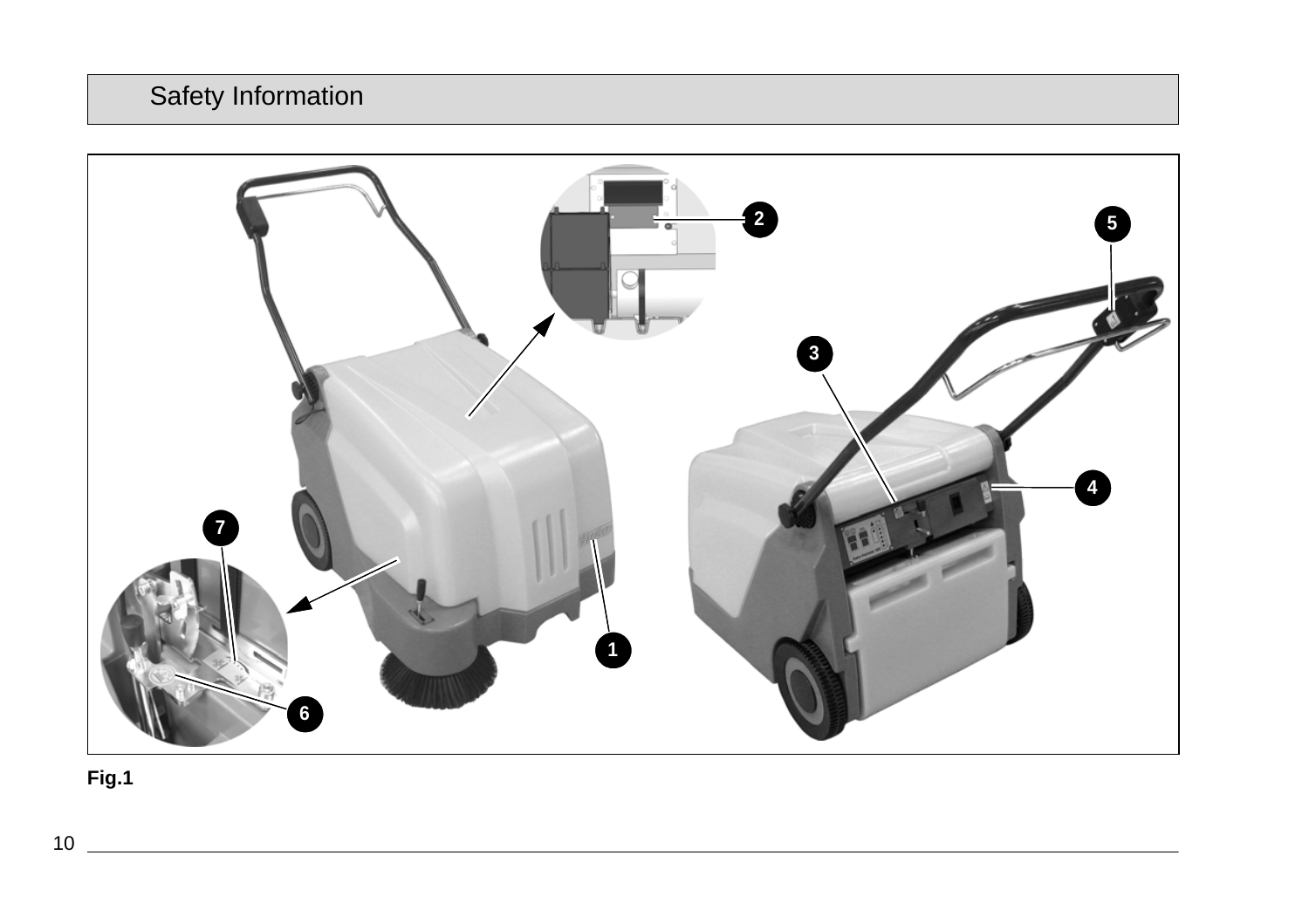# Starting Up

# **2 Starting Up**

### **2.1 Unpacking and assembling**

Open the box, two people are required to remove the machine from the protective foil and place it on the floor.

- 1. Fix the side brush (Fig. 2/1) to the axle of the side brush drive using the wing bolt and washer supplied.
- 2. Loosen the two knurled screws (Fig. 2/2) holding the handle a few revolutions until the handle can be raised and positioned. Set the handle to a height comfortable for the user and then tighten the knurled screws.
- 3. Loosen the locking bolt holding the hood (Fig. 2/3) and pivot the hood open.
- 4. Fix the disassembled cable lug (Fig. 2/4) to the corresponding battery contact. It is possible that sparking will occur when connecting the batteries!
- 5. Close the hood and lock in place with the bolt.
- 6. The Kleen Sweep 25W is now ready to operate.



# **2.2 Instruction**

Instructions to operators are required before putting the machine into service. Only technicians from your local, authorized Minuteman dealer are allowed to provide initial instruction on how to use the machine. The manufacturing plant notifies the dealer immediately after delivering the machine and the dealer will contact you to arrange a date for providing the initial instruction.

### **2.3 Initial battery charge**



Before starting the machine up for the first time, the batteries to be used must be fully charged, properly, by implementing the initial battery charge routine. Please pay attention to the operating manual provided with the charging unit as well as the manual from the battery manufacturer. Minuteman assumes no liability for damage to the battery caused by a fault when the battery is charged for the first time.

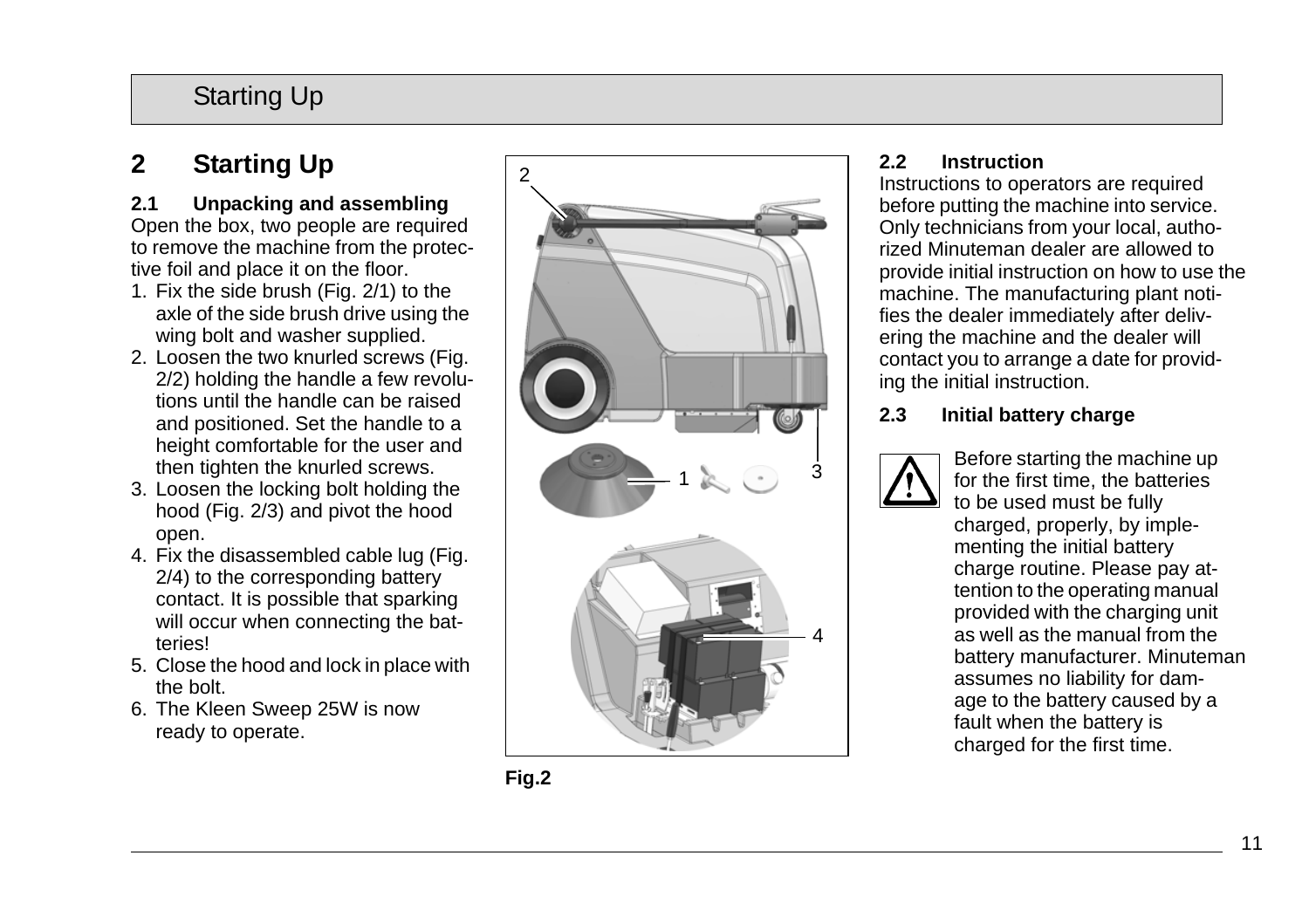# Starting Up

# **2.4 Prior to starting up**

Carry out the following checks before starting the machine:

- 1. Check the charge status of the batteries.
- 2. Check the levels of wear on the rotary brush and side brush.
- 3. Check the fill level of the sweepings container.

## **2.5 Operation**

Please read the Safety Information in Chapter 1. Before switching the machine on, ensure that the drive bar (Fig. 3/3) on the handle has not been actuated.

- 1. Switch the machine on using the (Fig. 3/1) button: rotary brush drive, dust vacuum and side brush drive are ready to operate.
- 2. Lower the side brush to its working position using the lever (Fig. 3/4). When working without the side brush: do not lower the side brush and press the button (Fig. 3/2) for the side brush once. The green control lamp goes out.
- 3. Actuate the drive bar (Fig. 3/3) on the handle: the machine starts to work.



Start work immediately after actuating the drive bar, otherwise imprints could be produced on the floor. Release the drive bar when driving over thresholds.





# **2.6 Stopping the machine**

When the drive bar is released, the rotary brush drive, dust vacuum and side brush drive switch off automatically.

### **2.7 After completing work**

- 1. Drive to an appropriate maintenance area.
- 2. Stop the machine. Raise the side brush to its idle position and switch the machine off.
- 3. Actuate the filter shaker.
- 4. Empty the sweepings container.
- 5. Check the brush space for accumulations of dirt.
- 6. Check the charge status of the batteries.



It is not permitted to clean the machine with a pressure washer or steam blaster.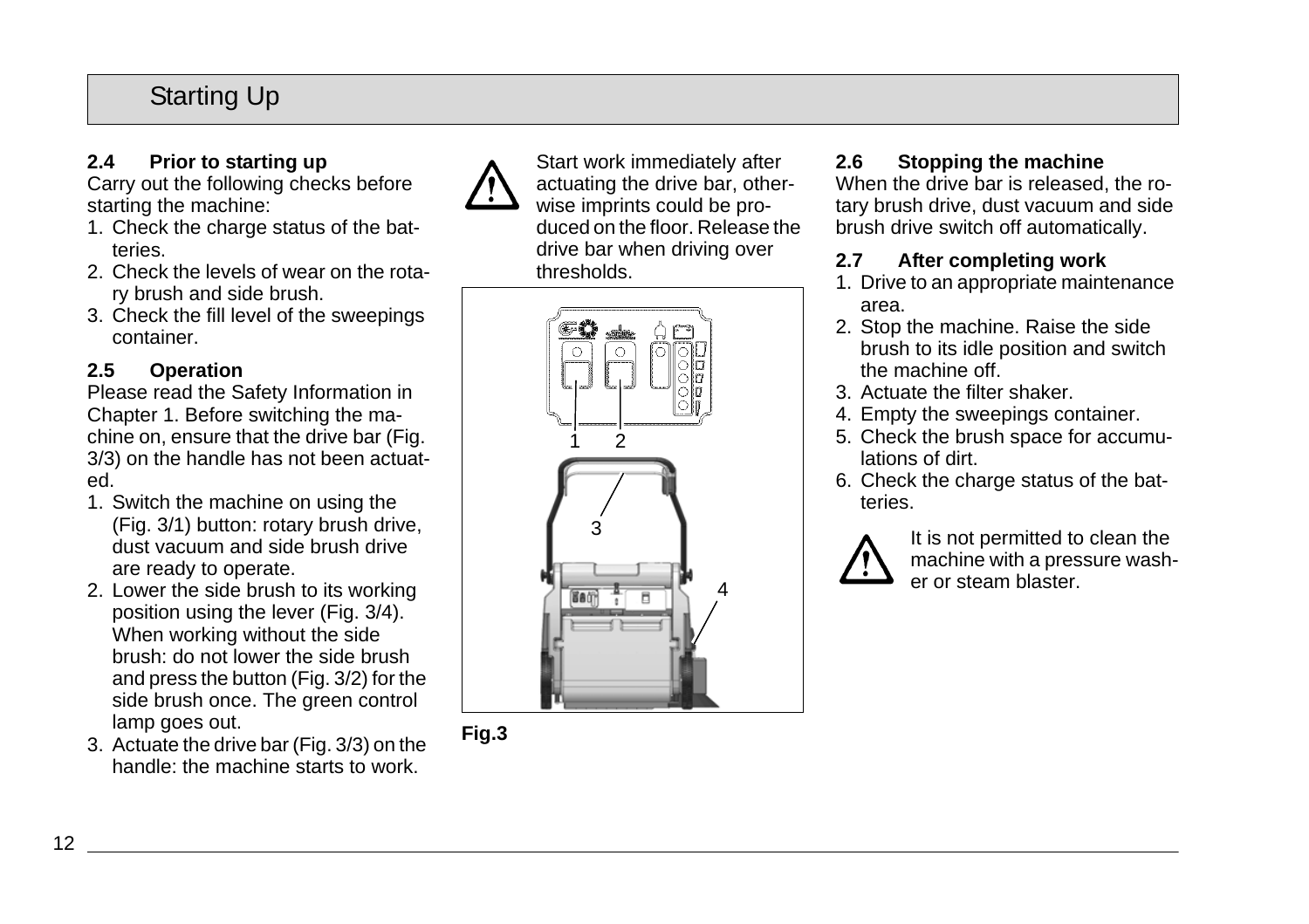# **3 Operation**

### **3.1 Method of operation**

The Kleen Sweep 25W is a machine designed to sweep and clean waste from hard floors and carpets. The side brush (Fig. 4/1) sweeps the dirt from corners to a position in front of the rotary brush (Fig. 4/2). The rotary brush sweeps the larger particle dirt overhead into the sweepings container (Fig. 4/3). The finer dust picked up is drawn up by the suction turbine, fed into the filter system (Fig. 4/4) and filtered out. Only dust-free air is fed back into the ambient air.

The machine is equipped with maintenance-free batteries (Fig. 4/5), a specially adapted, fully automatic battery charger (Fig. 4/6) and a total discharge signal transducer to protect it against total discharge.



Please refer to the spare parts catalogue on our internet site at www.Minuteman.com for accessories, such as brushes and rotary brushes.



**Fig.4**1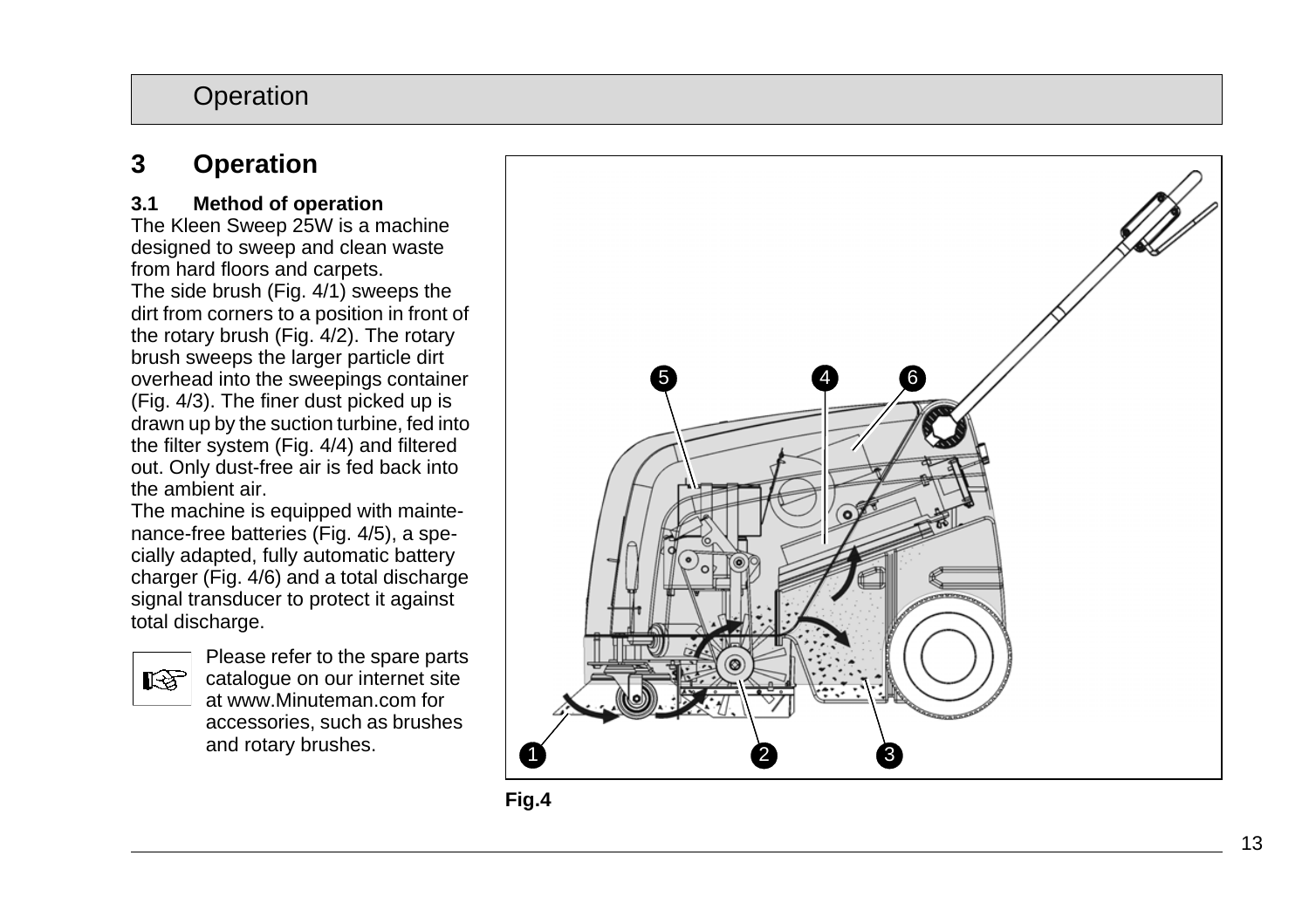#### **3.2 Operating and indicator elements**

# **3.2.1 Operating panel**

- 1 Control lamp for rotary brush drive, side brush drive and suction turbine
- 2 ON/OFF button for rotary brush drive, side brush drive and suction turbine
- 3 Control lamp for side brush drive
- 4 ON/OFF button for side brush drive
- 5 Control lamp for battery charger operation
- 6 Charge control indicator
- 7 Drive bar



**Fig.5**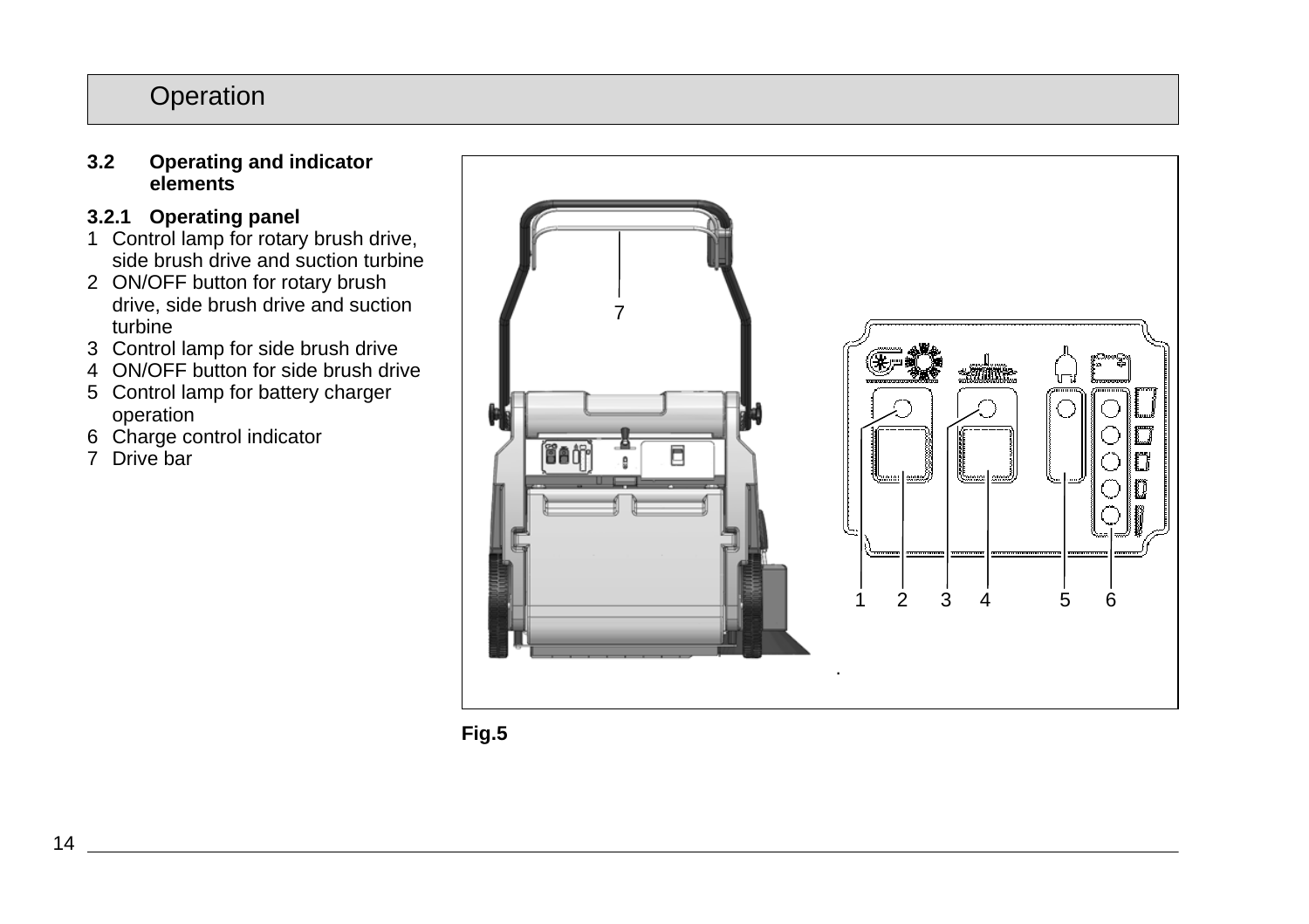### **Control lamp for rotary brush drive, side brush drive and suction turbine (Fig. 5/2)**

The green control lamp indicates that the rotary brush drive and suction turbine are ready to operate. If the rotary brush or suction turbine are overloaded, a safety shutdown is triggered and the control lamp flashes.

#### **ON/OFF button for rotary brush, side brush and suction turbine (Fig. 5/1)**

The button activates the rotary brush drive, side brush drive and suction turbine so they are ready to operate. The side brush drive can be switched off separately. The suction turbine cannot be switched off separately which prevents the dust vacuum being activated by accident.



To prevent unauthorized use of the machine, switch the machine off using the button (Fig. 5/1).

### **Control lamp for side brush drive (Fig. 5/4)**

The green control lamp indicates that the side brush drive is ready to operate. If the side brush is overloaded, a safety shutdown is triggered and the control lamp flashes.

### **ON/OFF button for side brush drive (Fig. 5/3)**

The button can be used to switch off the side brush drive independently of the rotary brush drive and to activate it for use again.

#### **Control lamp for battery charger operation (Fig. 5/5)**

This control lamp indicates that the batteries are being charged.

### **Charge control indicator (Fig. 5/6)**

During the charging process, the machine's electronics system controls the machine is not switched on inadvertently and indicates the charge status. The battery charge status is indicated by 4 green and 1 red LED.

The battery voltage is depicted in 5 levels:

- $> 25.1$  V = all green LEDs on
- $>$  24.5 V = bottom 3 green LEDs on
- > 23.9 V = bottom 2 green LEDs on
- > 22.7 V = bottom green LED on
- $<$  22.7 V = red battery LED flashes

## **Drive bar (Fig. 5/7)**

The drive bar switches all the drives which are ready to operate on or off. The drive bar serves to prevent damage. If the drive bar is released during operation, all the drives are switched off.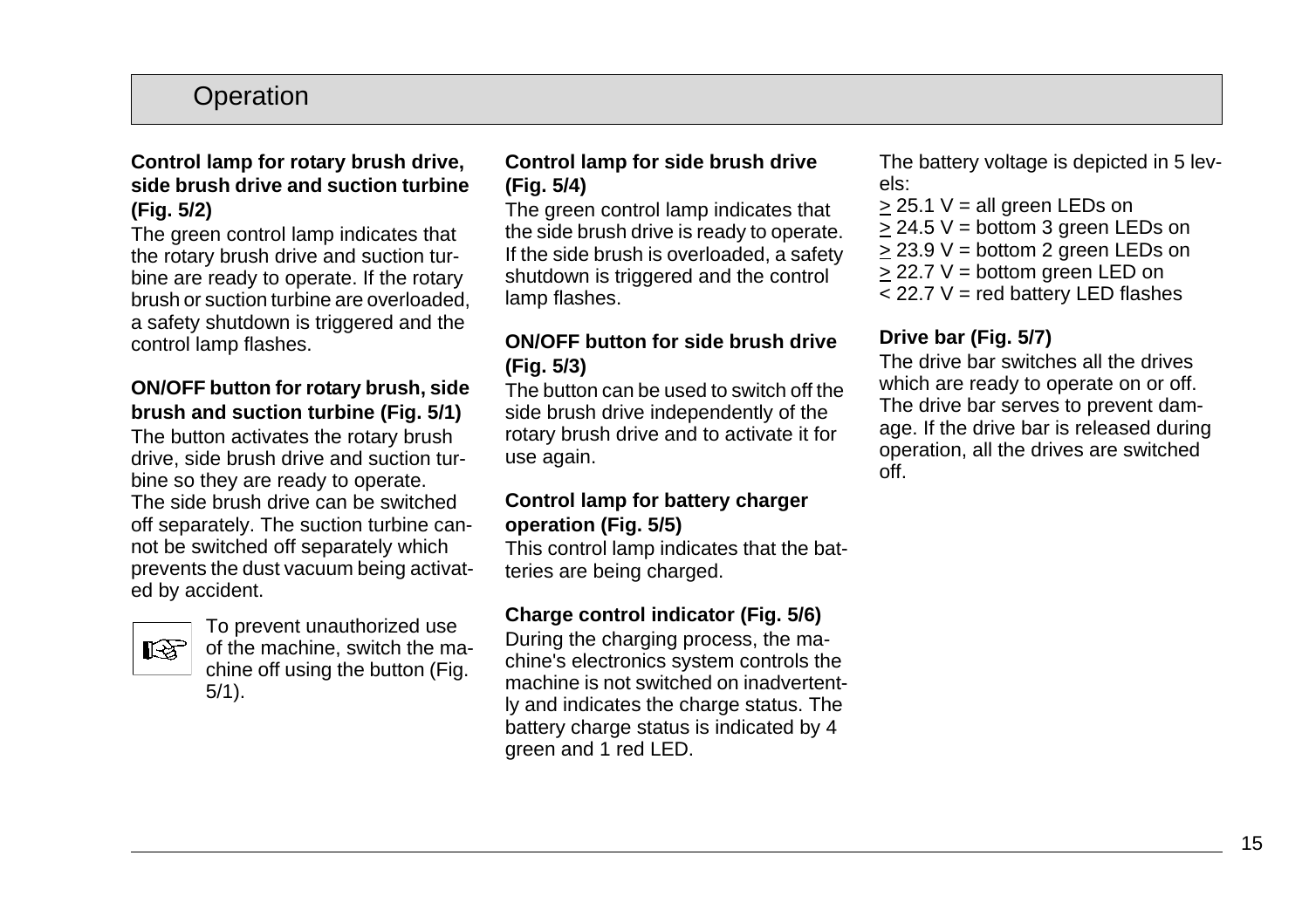### **3.2.2 Operating elements on the machine**

- 1 Knurled screws for the handle
- 2 Shaking device lever
- 3 Sweepings container lock
- 4 Side brush lever
- 5 Charger cable flap



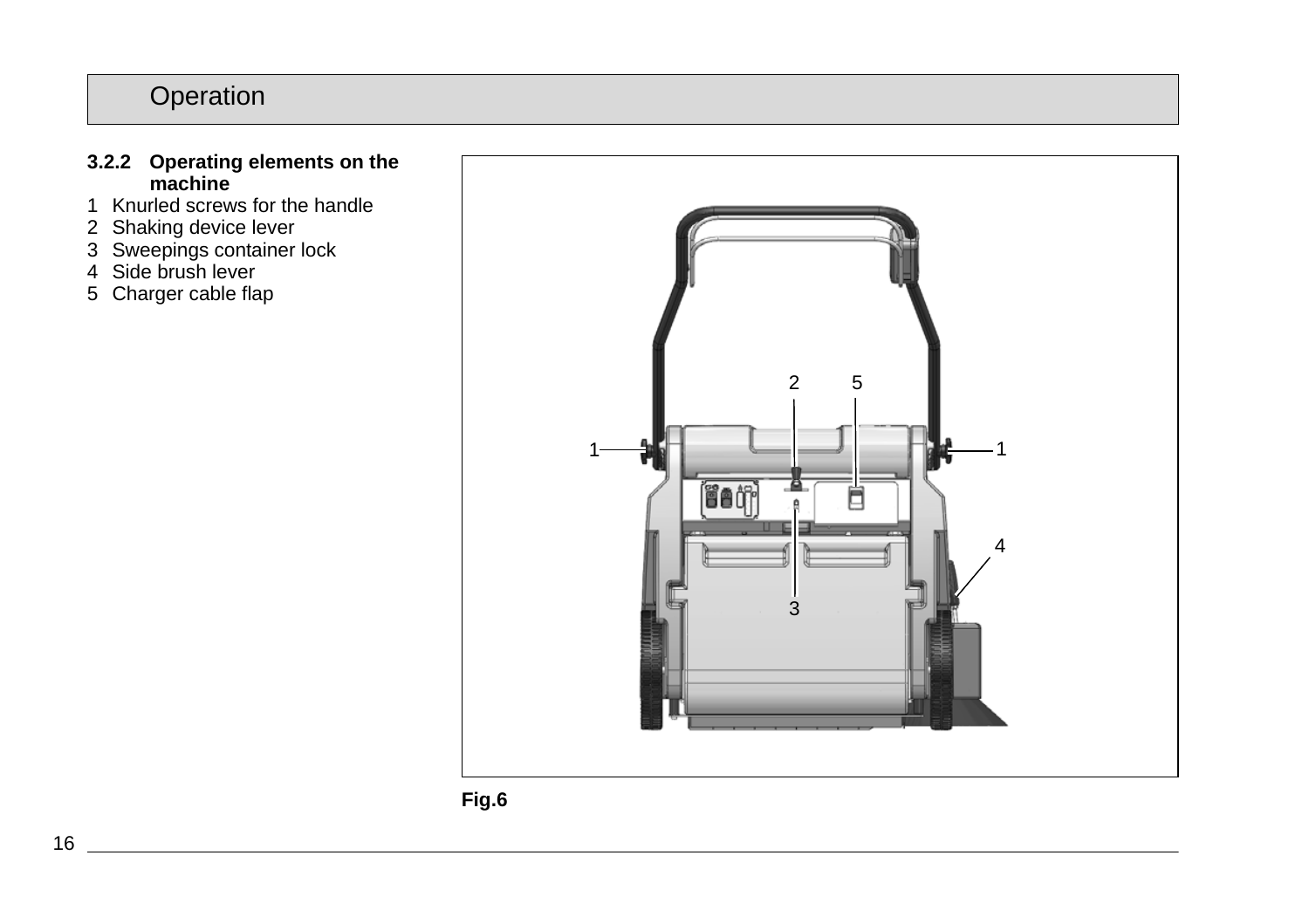### **Knurled screws for handle (Fig. 6/1)**

The two knurled screws enable the handle to be adjusted to a comfortable height for the user.

### **Shaking device lever (Fig. 6/2)**

In order to clean the filter in the dust vacuum, switch the shaking device lever several times quickly to the left and right.

### **Sweepings container lock (Fig. 6/3)**

Pull the lock lever up in order to remove the sweepings container.

### **Side brush lever (Fig. 6/4)**

Use the lever to lower or raise the side brush.

### **Charger cable flap (Fig. 6/5)**

The battery charger cable is located behind the flap to the right beside the operating panel. Pull the lock downwards to open the flap.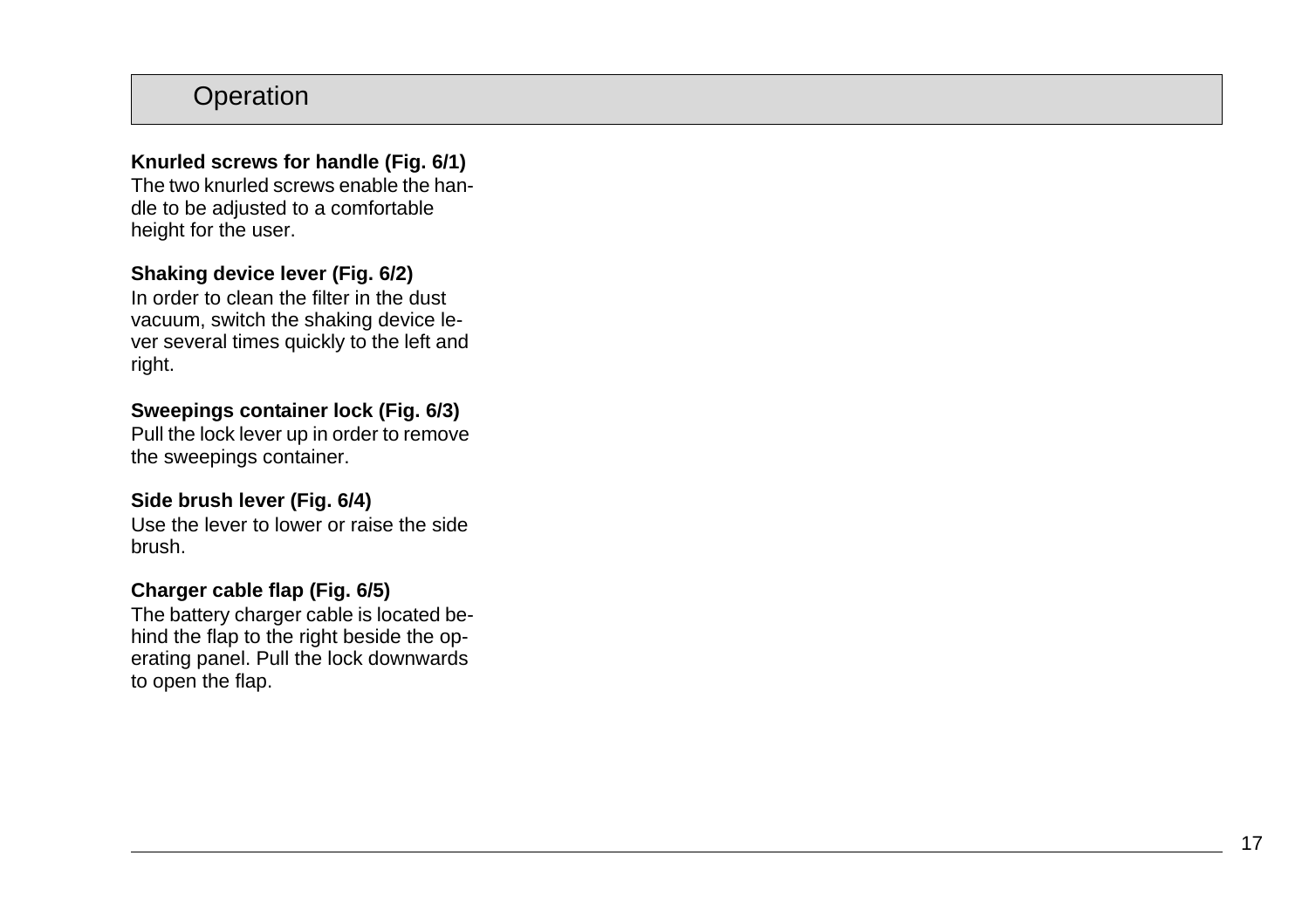# Technical Data

# **4 Technical Data**

| Machine length                           | cm                | 80   |
|------------------------------------------|-------------------|------|
| Machine height (handle folded)           | cm                | 60   |
| Machine width                            | cm                | 70   |
| Working width                            | cm                | 60   |
| Load capacity, sweeper's container       | kg                | 25   |
| Rotary brush width                       | cm                | 40   |
| Rotary brush diameter                    | <sub>cm</sub>     | 19   |
| Area coverage, theoretic                 | m <sup>2</sup> /h | 2400 |
| Sweeper's container volume               | Liter             | 40   |
| Filter surface                           | m <sup>2</sup>    | 1,2  |
| Nominal voltage                          | V                 | 24   |
| Power consumption, rotary brush drive    | W                 | 210  |
| Power consumption, side brush drive      | W                 | 48   |
| Power consumption, suction turbine drive | W                 | 60   |
| Weight without batteries                 | kg                | 36   |
| Weight with batteries                    | kg                | 51   |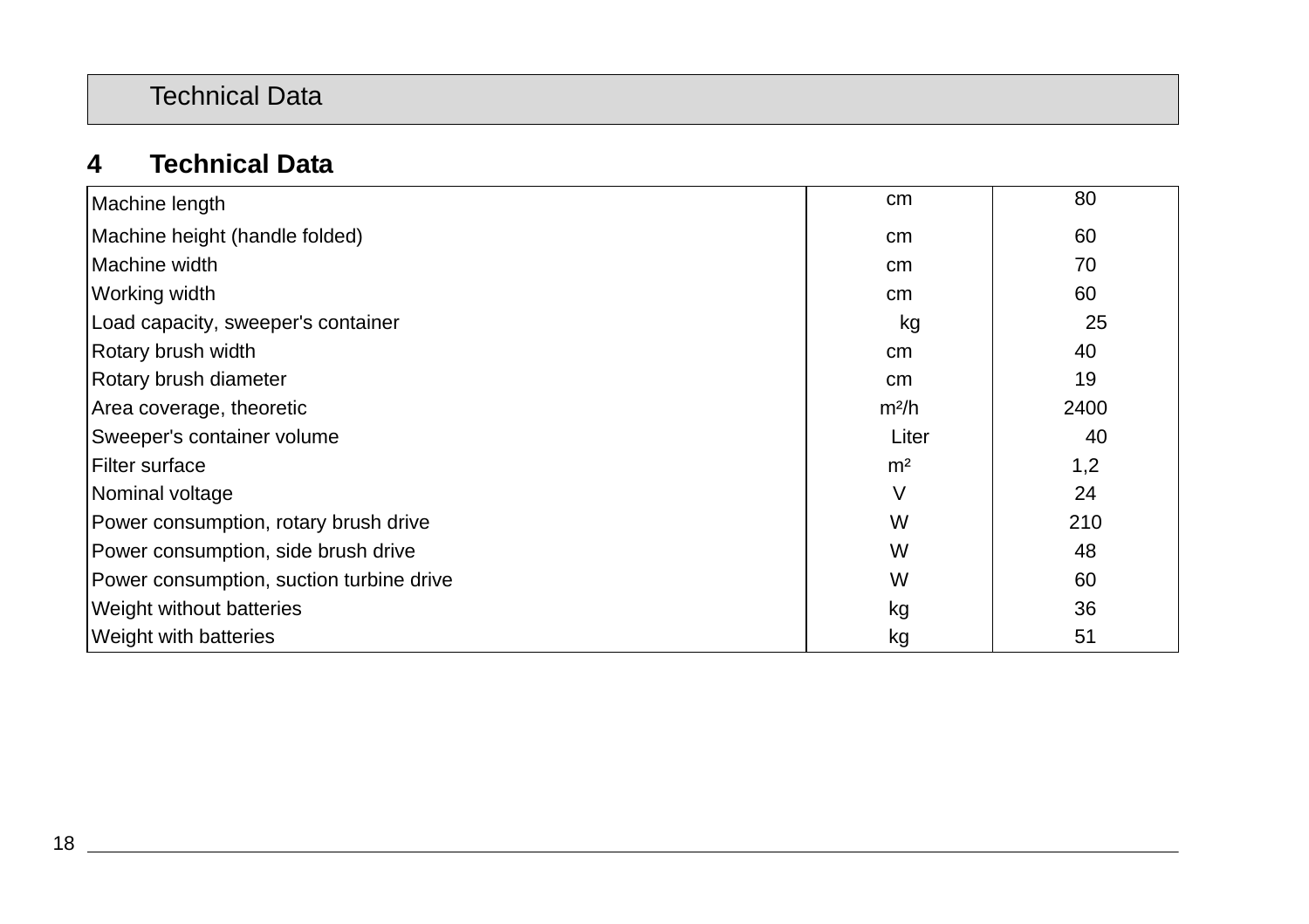# Technical Data

| Noise emission value                                                                                                                                            |                  |       |
|-----------------------------------------------------------------------------------------------------------------------------------------------------------------|------------------|-------|
| Sound power level (LwA) measured according to DIN EN 60335-2-72<br>under maximum working conditions:                                                            | dB(A)            | 62    |
| The sound pressure level (LpA) (at the ear of the operator) measured according<br>to DIN IEC 60335-2-72 under normal working conditions:                        | dB (A)           | 78    |
| Measurement inaccuracy (KpA):                                                                                                                                   | dB(A)            | 2     |
| <b>Vibration</b>                                                                                                                                                |                  |       |
| The weighted effective value of acceleration, measured in accordance with DIN<br>EN ISO 5349, to which the upper parts of the body (hand-arm) are exposed under |                  |       |
| normal working conditions:                                                                                                                                      | m/s <sup>2</sup> | < 2.5 |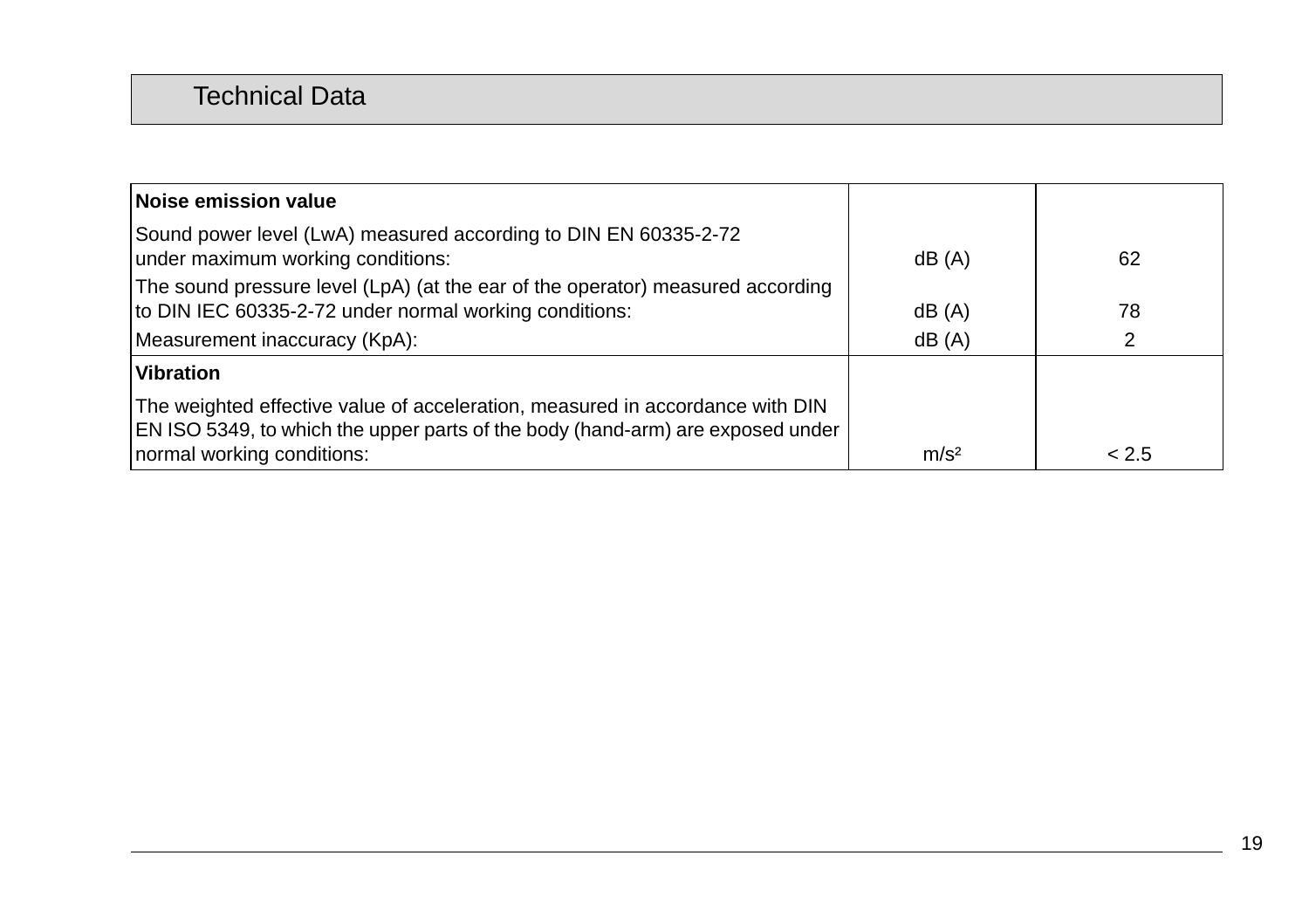# **5 Maintenance and Service**

#### **General information**



It is essential to pay attention to the information in Chapter "Safety Information" before completing any service or maintenance work!

By adhering to the maintenance work recommended by us, you can be sure that the machine is always ready to be put into operation.

Maintenance and repair work necessary on a daily and weekly basis can be carried out by an operator trained to complete the work, all other Minuteman system maintenance may only be completed by personnel who are correspondingly qualified and trained. Please contact your nearest Minuteman service center or Minuteman authorized dealer. Failure to observe this annuls any rights to claims under the terms of guarantee in respect of resulting damage or consequential damage.

Always specify the serial number in the case of inquiries and spare parts orders, refer to section 1.7 - Rating plate.

#### **5.1 Minuteman system maintenance** The Minuteman system maintenance:

- ensures that the Minuteman machine is always ready for operation (preventive maintenance),
- minimizes operating costs, maintenance and repair costs,
- ensures the machine has a long service life.

Minuteman system maintenance provides individual modules explaining the special technical work to be carried out and prescribes the intervals at which the work should be performed. Parts to be replaced for the individual maintenance tasks are defined and provided in spare parts kits.

#### **Minuteman system maintenance, customer**

Work to be carried out by the customer according to the service and maintenance instructions in the operating manual (daily and weekly). The driver/ operator receives proper instruction when the machine is delivered.

#### **Minuteman system maintenance I:**

(every 125 operating hours) Completed by technical experts from an authorized Minuteman service center in accordance with the specific machine system maintenance using spare parts kits.

#### **Minuteman system maintenance II:**

(every 250 operating hours) Completed by technical experts from an authorized Minuteman service center in accordance with the specific machine system maintenance using spare parts kits.

#### **Minuteman system maintenance III/S:**

(every 500 operating hours, safety check)

Completed by technical experts from an authorized Minuteman service center in accordance with the specific machine system maintenance using spare parts kits. Completion of all legally prescribed, safety-related tests in accordance with UVV-BGV-TÜV-VDE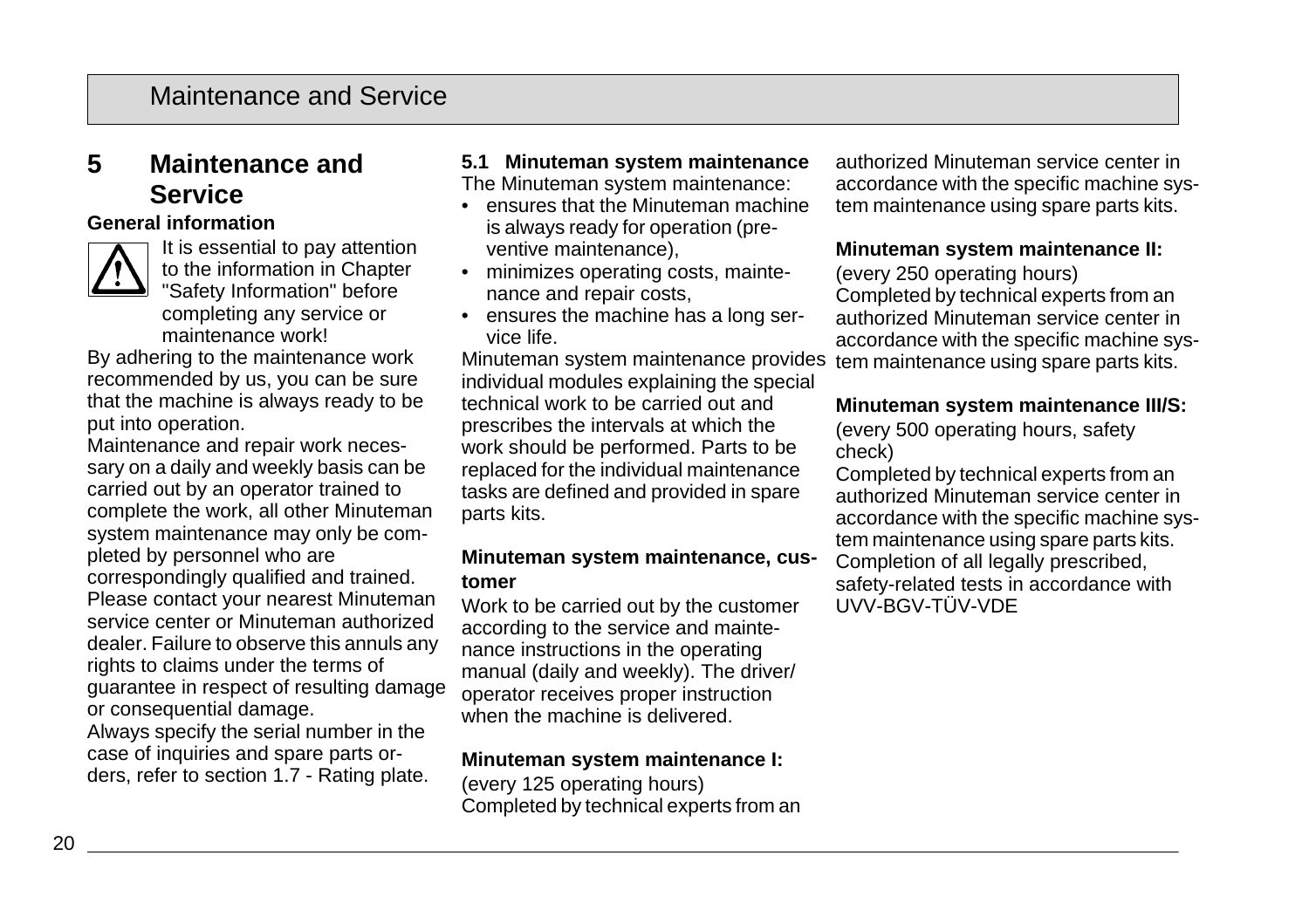### **5.2 Proof of Maintenance**

| Handover<br>Upgrading<br>Test drive<br>Handover to customer<br>Instruction<br>completed on: | System Maintenance I<br>125 operating hours<br><b>Workshop Stamp</b><br>completed on: | System Maintenance II<br>250 operating hours<br>Workshop Stamp<br>completed on: | System Maintenance I<br>375 operating hours<br>Workshop Stamp<br>completed on: |
|---------------------------------------------------------------------------------------------|---------------------------------------------------------------------------------------|---------------------------------------------------------------------------------|--------------------------------------------------------------------------------|
| System Maintenance<br>III/S<br>500 operating hours<br><b>Workshop Stamp</b>                 | System Maintenance I<br>625 operating hours<br>Workshop Stamp                         | System Maintenance II<br>750 operating hours<br><b>Workshop Stamp</b>           | System Maintenance I<br>875 operating hours<br>Workshop Stamp                  |
|                                                                                             | completed on:                                                                         | completed on:                                                                   | completed on:                                                                  |
| completed on:                                                                               |                                                                                       |                                                                                 |                                                                                |
| System Maintenance<br>III/S<br>1000 operating hours<br><b>Workshop Stamp</b>                | System Maintenance I<br>1125 operating hours<br><b>Workshop Stamp</b>                 | System Maintenance II<br>1250 operating hours<br><b>Workshop Stamp</b>          | System Maintenance I<br>1375 operating hours<br>Workshop Stamp                 |
|                                                                                             |                                                                                       |                                                                                 |                                                                                |
|                                                                                             | completed on:                                                                         | completed on:                                                                   | completed on:                                                                  |
| completed on:                                                                               |                                                                                       |                                                                                 |                                                                                |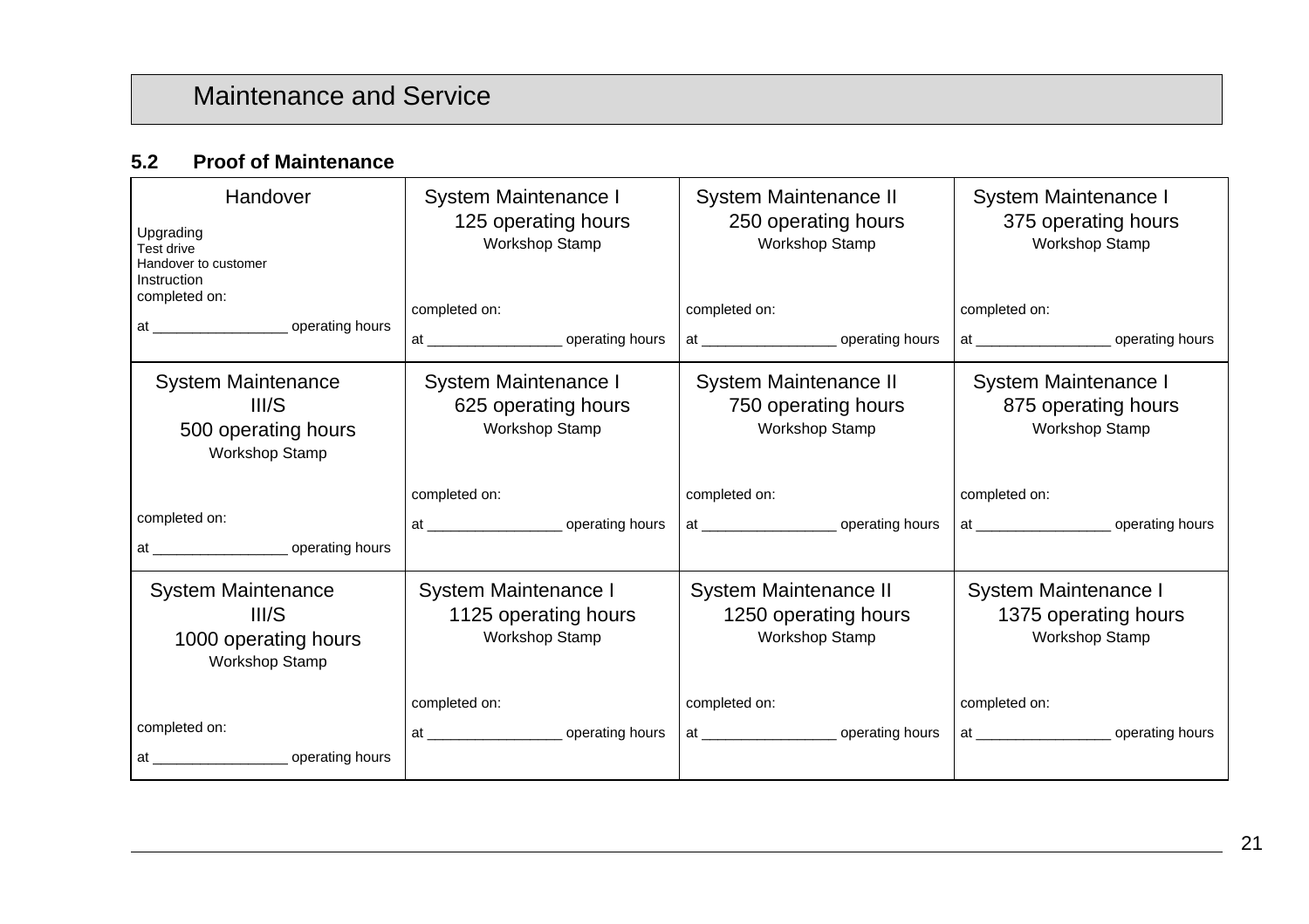#### **5.3 Maintenance Plan Minuteman routine maintenance**

The following maintenance work must be completed by the customer at the intervals stipulated.

| <b>Activity</b>                                                                     | <b>Interval</b> |              |
|-------------------------------------------------------------------------------------|-----------------|--------------|
|                                                                                     | Daily           | Weekly       |
| Check the battery charge; recharge if necessary                                     | ο               |              |
| Empty the sweeper's container                                                       | O               |              |
| Clean the brush space                                                               | ο               |              |
| Check the filter in the dust vacuum; clean, if necessary                            | ο               |              |
| Check the rotary brush and side brush; clean, if necessary                          | $\mathbf{o}$    |              |
| Check the sweeping pattern; readjust, if necessary                                  |                 | $\mathbf{o}$ |
| Check the sealing strips on the rotary brush for signs of wear; clean, if necessary |                 | o            |
| Check the gasket on the sweeper's container                                         |                 | ο            |
| Check the function of the suction turbine                                           |                 | ο            |
| Check the sweeper's container lock                                                  |                 | ο            |
| Test drive and function test                                                        |                 | O            |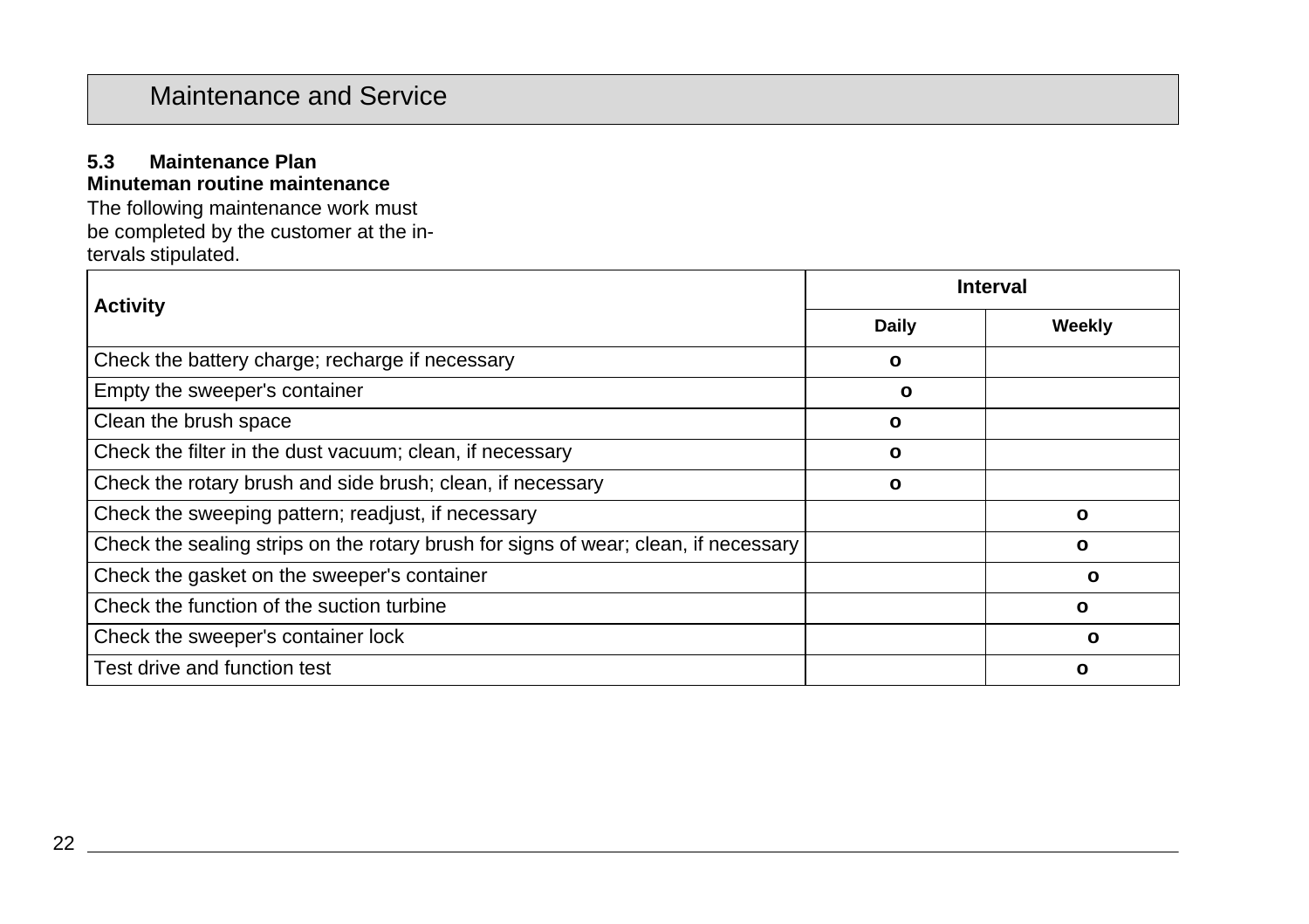### **Minuteman routine maintenance I**

The following maintenance work must be completed by an authorized Minuteman service center.

| <b>Activity</b>                                                       | Interval                  |  |
|-----------------------------------------------------------------------|---------------------------|--|
|                                                                       | Every 125 operating hours |  |
| Check the rotary brush and side brush; change, if necessary           |                           |  |
| Check the sweeping pattern; readjust, if necessary                    | О                         |  |
| Check the gasket on the filter supporting frame; change, if necessary | O                         |  |
| Check the function of the drive bar                                   |                           |  |
| Check the condition of the tires                                      | O                         |  |
| Test drive and function test                                          | O                         |  |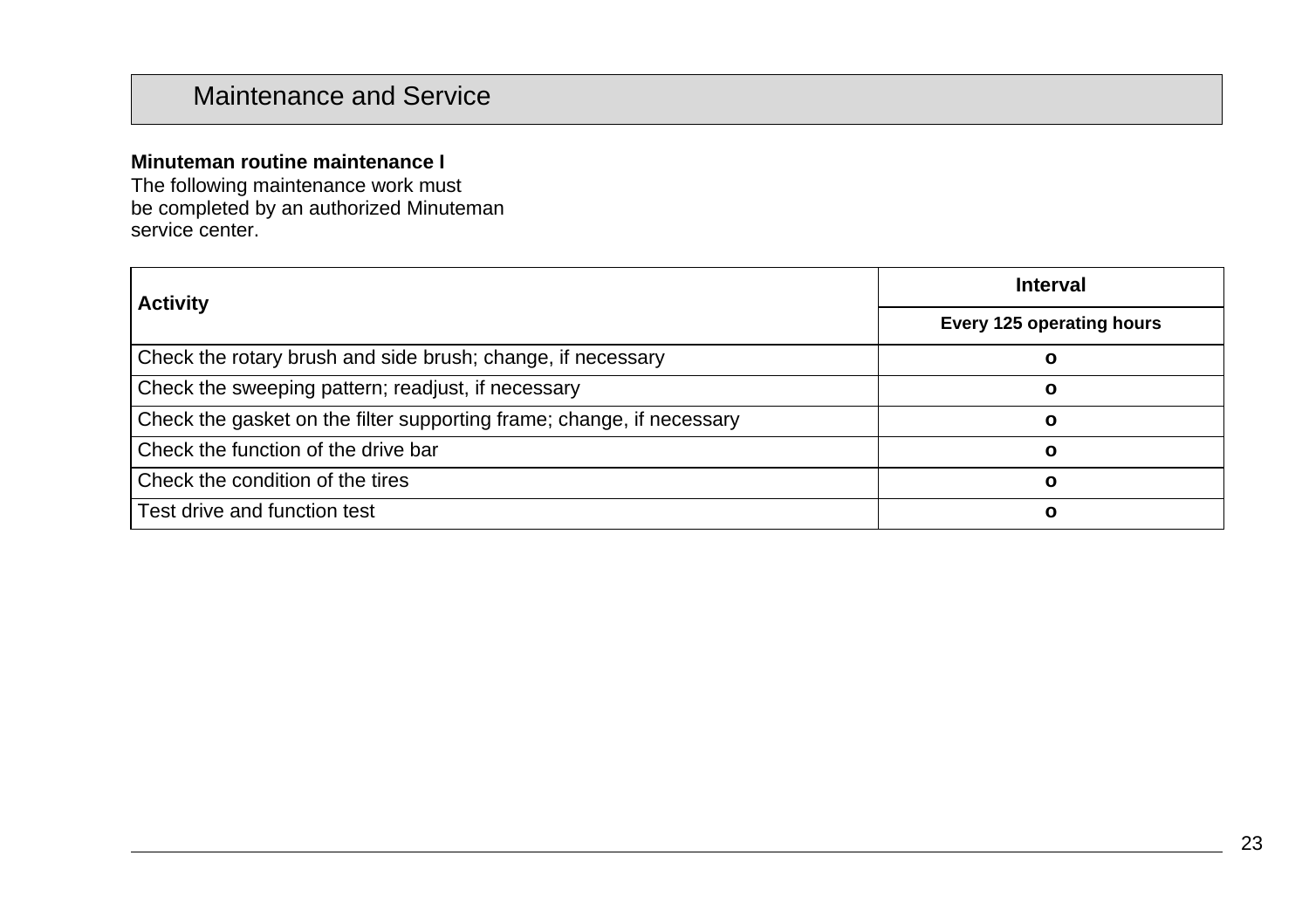### **Minuteman routine maintenance II**

The following maintenance work must be completed by an authorized Minuteman service center.

| <b>Activity</b>                                                                                       | Interval                  |  |
|-------------------------------------------------------------------------------------------------------|---------------------------|--|
|                                                                                                       | Every 250 operating hours |  |
| All maintenance work in accordance with Minuteman routine maintenance I                               | O                         |  |
| Check the function of the charger                                                                     | ο                         |  |
| Check the function of the operating panel                                                             | $\mathbf{o}$              |  |
| Check the steering castor in respect of its running surface and bearing play; change,<br>if necessary | C                         |  |
| Check the filter in the dust vacuum; change the filter if necessary                                   | $\mathbf{o}$              |  |
| Check the running surface of the wheels; change, if necessary                                         | $\Omega$                  |  |
| Check the sweepings container lock                                                                    | $\mathbf{o}$              |  |
| Test drive and function test                                                                          | ο                         |  |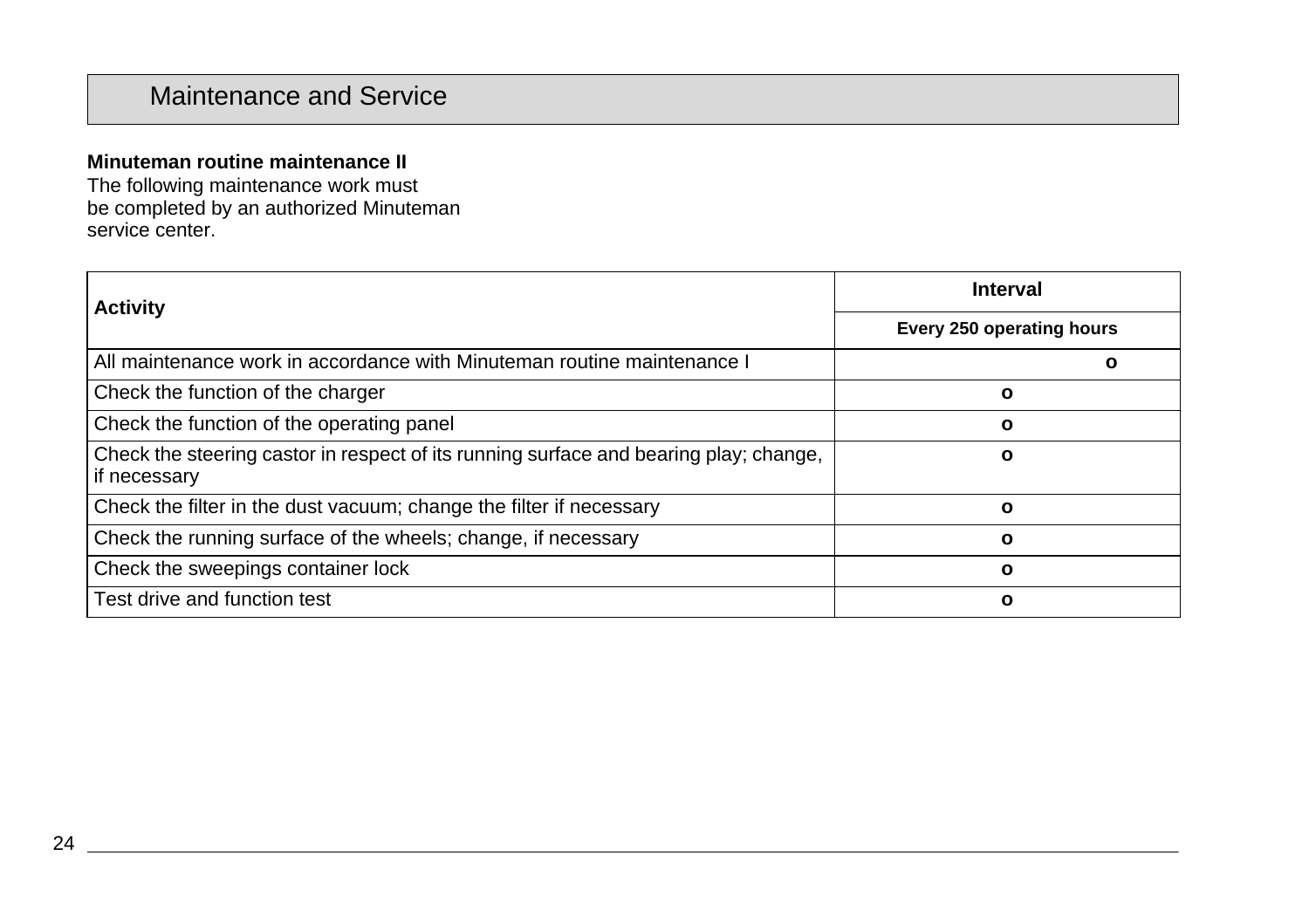### **Minuteman routine maintenance III/S (safety check)**

The following maintenance work must be completed by an authorized Minuteman service center at least once a year.

| <b>Activity</b>                                                                                                                                      | <b>Interval</b>           |  |
|------------------------------------------------------------------------------------------------------------------------------------------------------|---------------------------|--|
|                                                                                                                                                      | Every 500 operating hours |  |
| All maintenance work in accordance with Minuteman routine maintenance II                                                                             | О                         |  |
| Check the suction turbine for signs of wear; change, if necessary                                                                                    | o                         |  |
| Clean the side brush drive from coal dust, check the carbon brushes run smoothly<br>and for signs of wear; change the carbon brushes, if necessary   | o                         |  |
| Clean the rotary brush drive from coal dust, check the carbon brushes run smoothly<br>and for signs of wear; change the carbon brushes, if necessary | ο                         |  |
| Check the rotary brush timing belts fro signs of wear; change, if necessary                                                                          | O                         |  |
| Check the rotary brush bearing in terms of play and for signs of wear; change, if nec-<br>essary                                                     | O                         |  |
| Check the wheel bearings in terms of play and for signs of wear; change, if neces-<br>sary                                                           | ο                         |  |
| Test drive and function test                                                                                                                         | o                         |  |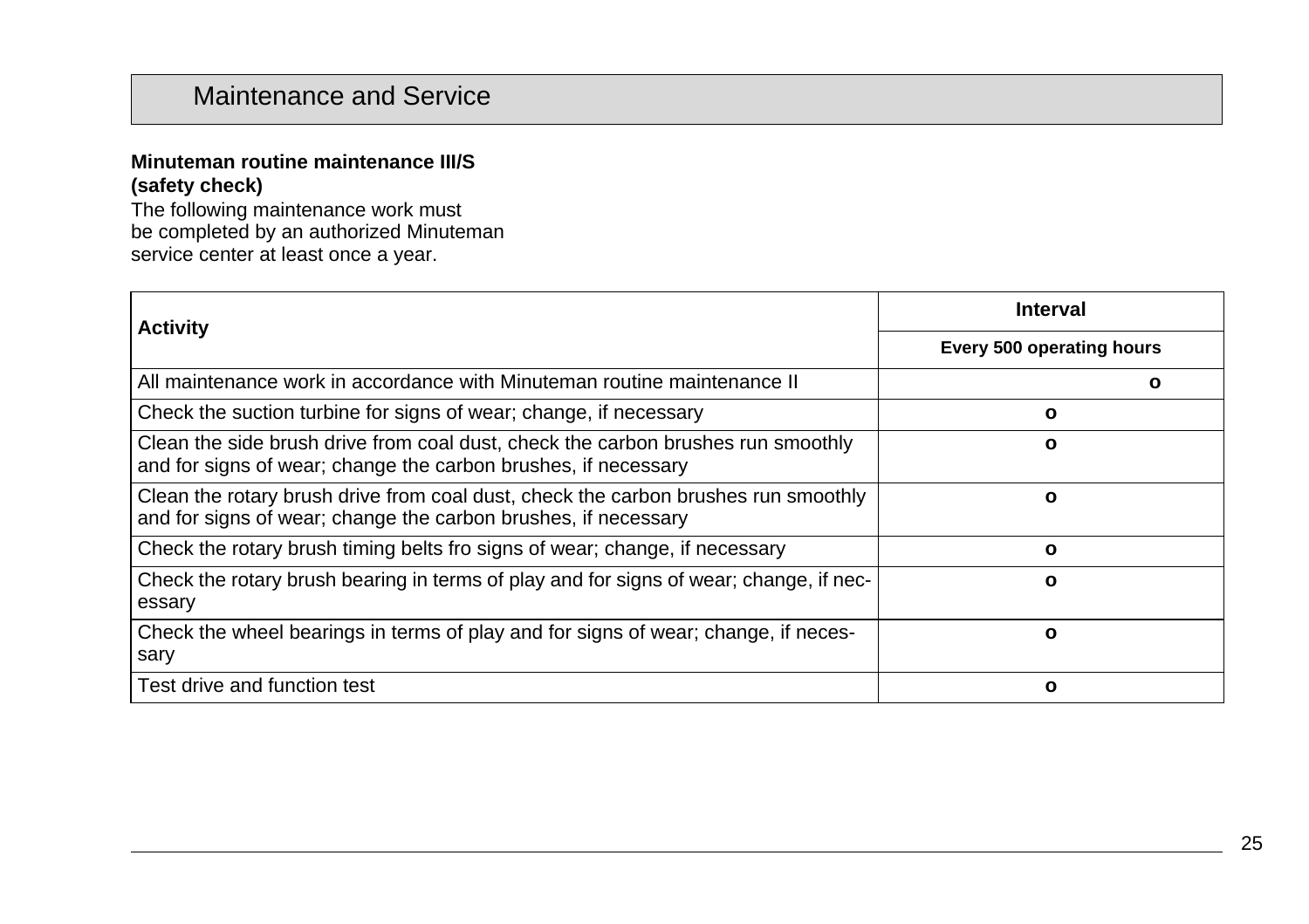### **5.4 Battery system**

- 1 Battery indicator for charger
- 2 Charge control indicator
- 3 Charger
- 4 Flap for charger mains power cable
- 5 Connection cable
- 6 Lashing straps
- 7 Batteries
- 8 Hood
- 9 Connection plan



Batteries may only be handled and changed by properly skilled maintenance personnel.

The charge control indicator (Fig. 7/2) indicates the charge status of the batteries during operation. When the batteries are discharged, the red LED flashes. The machine functions are restricted. Charge the batteries immediately!

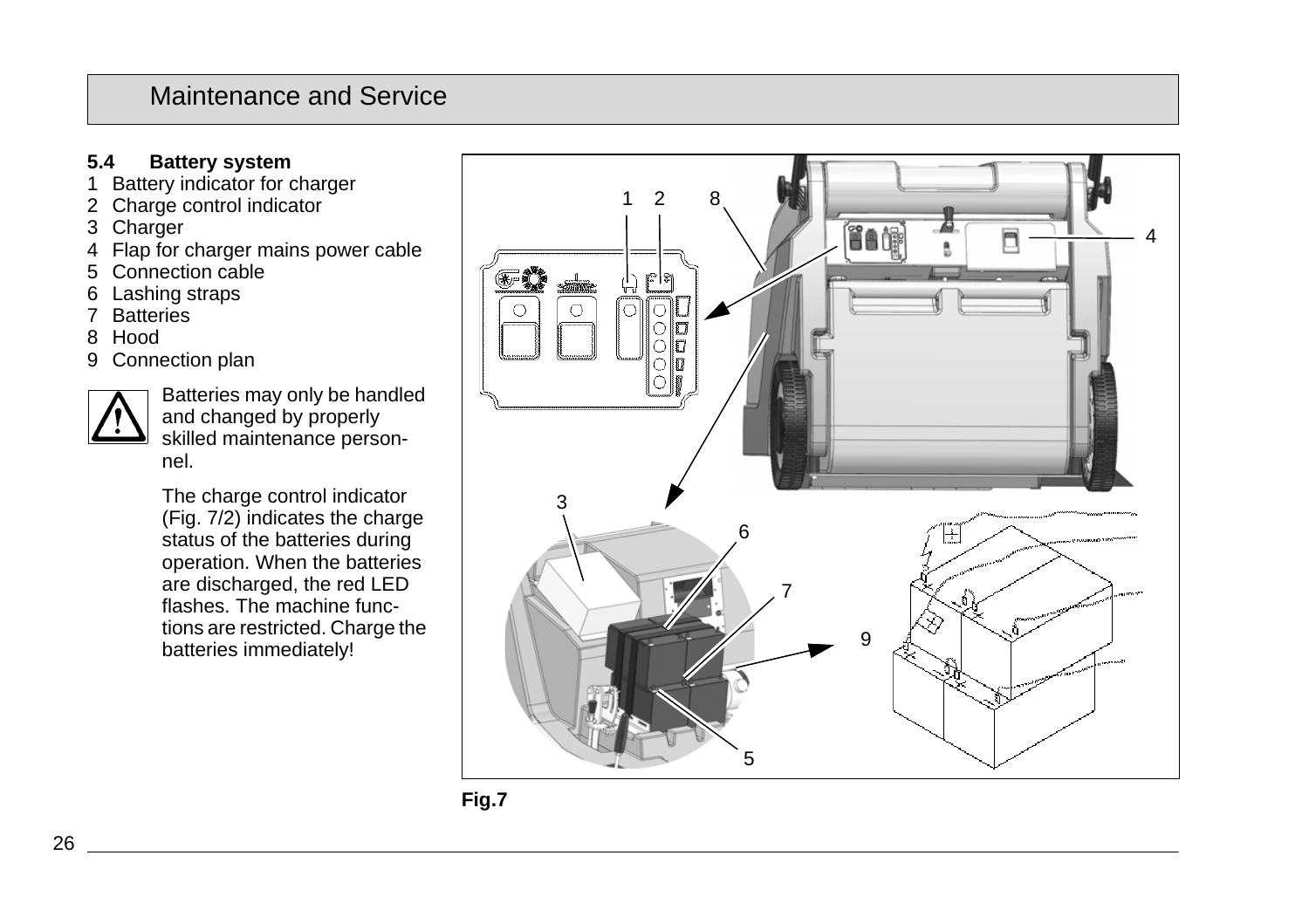### **5.4.1 Charging batteries**

The charge control indicator (Fig. 7/2) indicates the charge status of the batteries during operation. The batteries must be charged immediately the red LED lights up. The batteries (Fig. 7/7) are charged using the integrated battery charger (Fig. 7/3). The charger is connected by means of the power cable (Fig. 7/4). While the battery is being charged, the battery indicator on the charger (Fig. 7/1) lights up.



Before starting the machine up for the first time, the batteries to be used must be fully charged, properly, by implementing the initial battery charge routine. Minuteman assumes no liability for damage to the battery caused by a fault when the battery is charged for the first time.

#### **5.4.2 Total discharge signal transducer (TSG)**

The machine is equipped with a total discharge signal transducer to protect the batteries against total discharge. The total discharge signal transducer is integrated in the electronics. If other

batteries are used, the total discharge signal transducer must be adjusted.



The total discharge signal transducer may only be adjusted by an authorized Minuteman service center.

**5.4.3 Servicing the driving batteries** Never leave discharged batteries lying around; recharge them immediately! For information on servicing driving batteries, refer to operating manual 88-60- 2556.

#### **5.4.4 Removing the batteries**

- 1. Park the machine on a level area of floor.
- 2. Switch off the machine.
- 3. Loosen the locking bolt holding the hood (refer to Figure 3) and pivot the hood open.
- 4. Slacken the lashing straps (Fig. 7/6).
- 5. Disconnect the connection cable (Fig. 7/5) from the batteries and remove the batteries.

### **5.4.5 Inserting the batteries**



Only the special batteries approved by Minuteman may be installed at the prescribed

position.

- 1. Install the two lower batteries in the battery holder in accordance with Figure 6.
- 2. Lay the rubber mat on the batteries.
- 3. Place the other two batteries on the rubber mat.
- 4. Tighten the lashing straps (Fig. 7/6).
- 5. Connect the battery poles to the connection cables enclosed in the accessories kit in accordance with the connection plan (Fig. 7/9).

It is possible that sparking will occur when connecting the batteries! Check a firm fit!

6. Close the hood (Fig. 7/8) and lock in place with the locking bolt on the frame.

### **5.4.6 Disposing of batteries**

Used batteries with the recycling symbol contain reusable commodities. In accordance with symbol with the crossed out bin, these batteries must not be disposed of in domestic waste. Return and recycling must be agreed on with Minuteman's authorized dealer in accordance with § 8 BattV (Battery Directive)!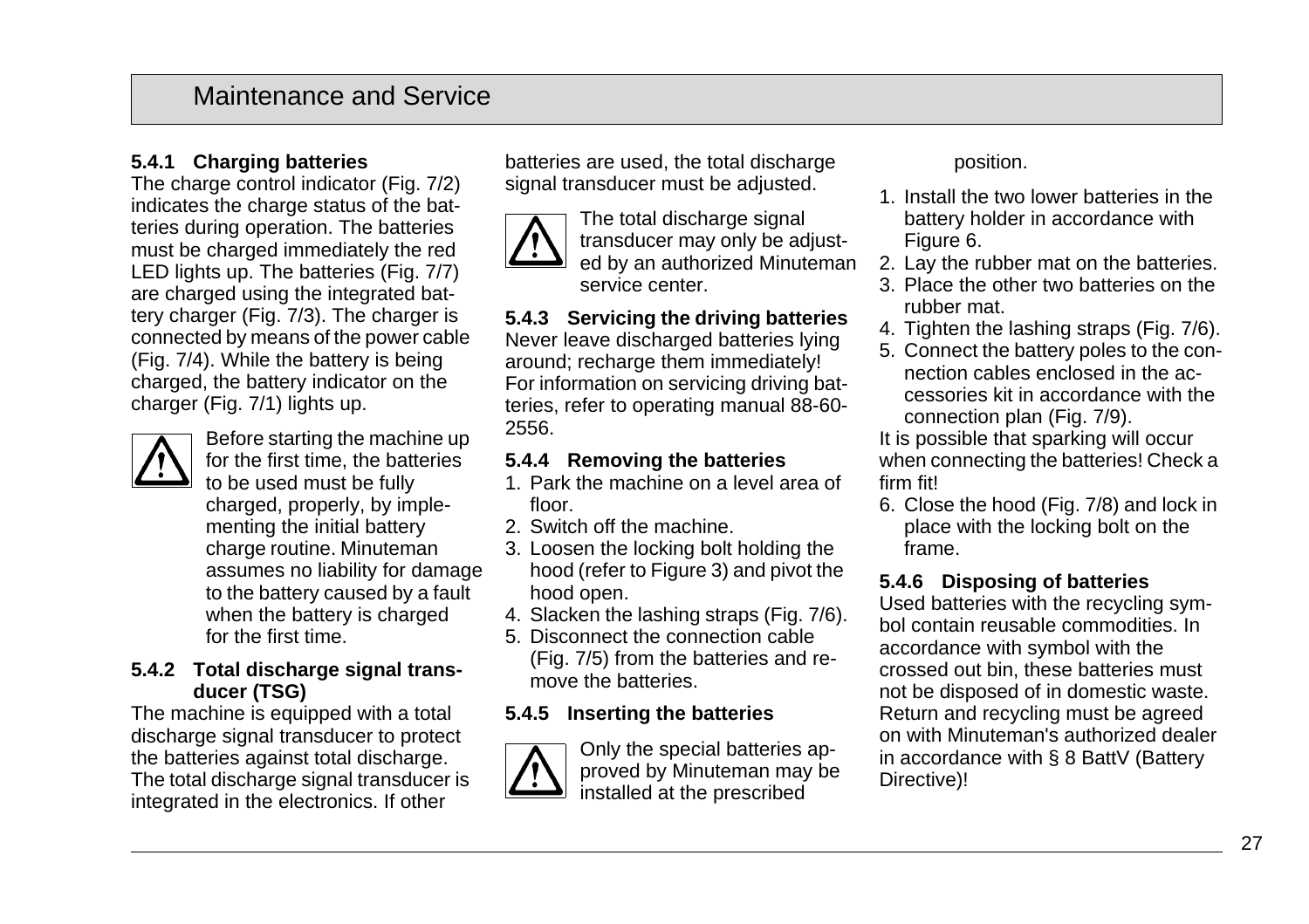### **5.5 Side brushes**

- 1 Side brushes
- 2 Wing bolt
- 3 Carrier
- 4 Hood
- 5 Adjusting bolt
- 6 Counternut
- 7 Locking bolt



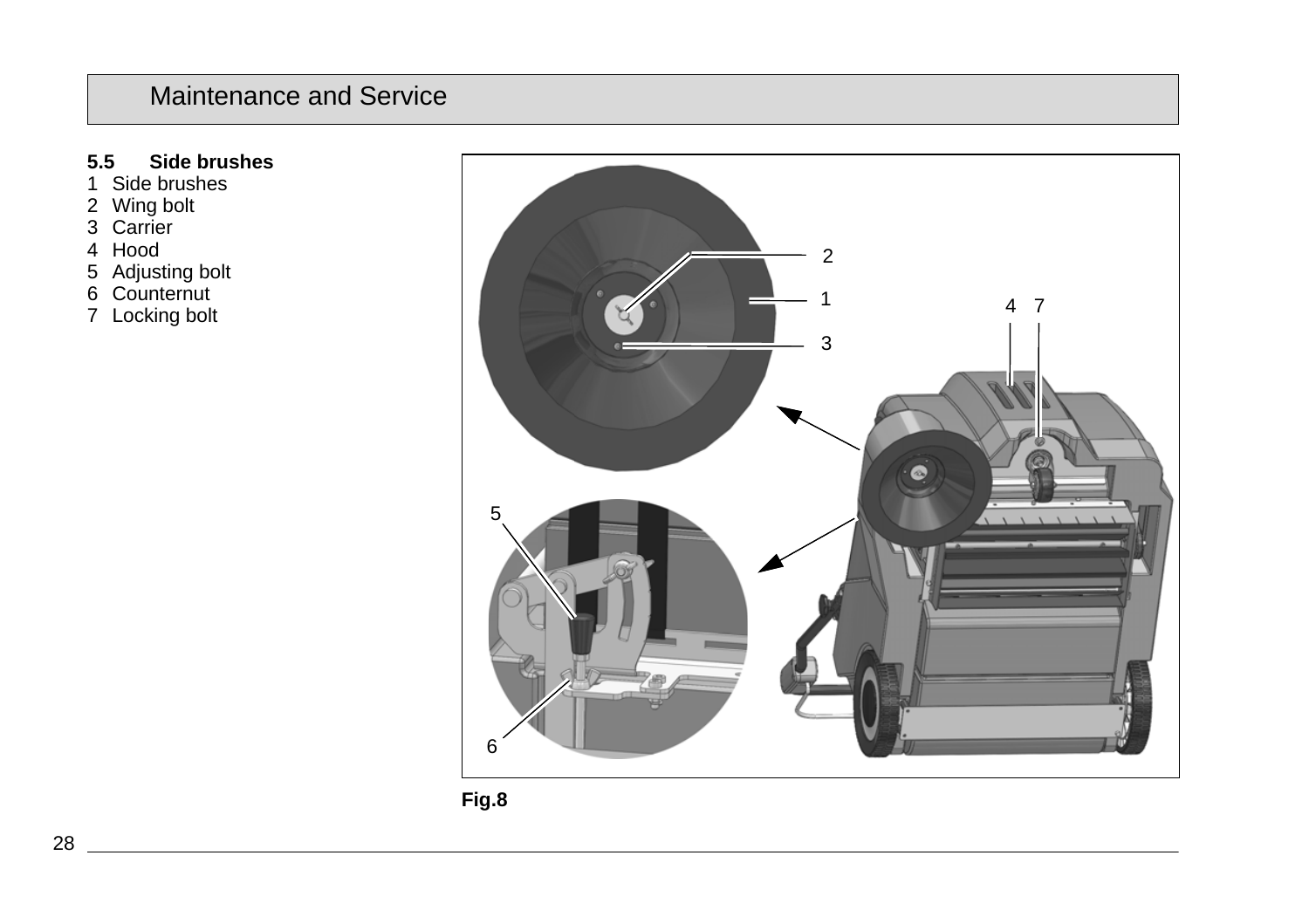# **5.5.1 Changing the side brush**

Check the side brush (Fig. 8/1) weekly and change in the case of wear.

- 1. Switch the machine off and lay it on its side.
- 2. Remove the wing bolt (Fig. 8/2) with the washer from underneath the side brush (Fig. 8/1).
- 3. Pull the side brush off.
- 4. Position the new side brush on the carrier(Fig. 8/3) and fix in place with the wing bolt and washer.

# **5.5.2 Setting the sweeping pattern**

In the case of brush wear, and after changing the side brush (Fig. 8/1), readjust the sweeping pattern.

- 1. Switch the machine off, unscrew the locking bolt (Fig. 8/7) and open the hood (Fig. 8/4).
- 2. Loosen the counternut (Fig. 8/6) and adjust the sweeping pattern by turning the adjusting bolt (Fig. 8/5) clockwise and counterclockwise so that it touches the floor.
- 3. Tighten the counternut again and close the hood.
- 4. Switch the machine on and allow the side brush to run while standing still for a short time.
- 5. Switch the machine off, raise the front a little and pull it back.
- 6. Check the sweeping pattern, comparing it with a clock viewed driving forward. When set correctly, the sweeping pattern must make an impression on the floor between approx. 10:00 and 4:00 o' clock.



- 7. Repeat the process, if necessary, until the sweeping pattern is set correctly.
- 8. Close the hood (Fig. 8/4) and screw the locking bolt (Fig. 8/7) back in.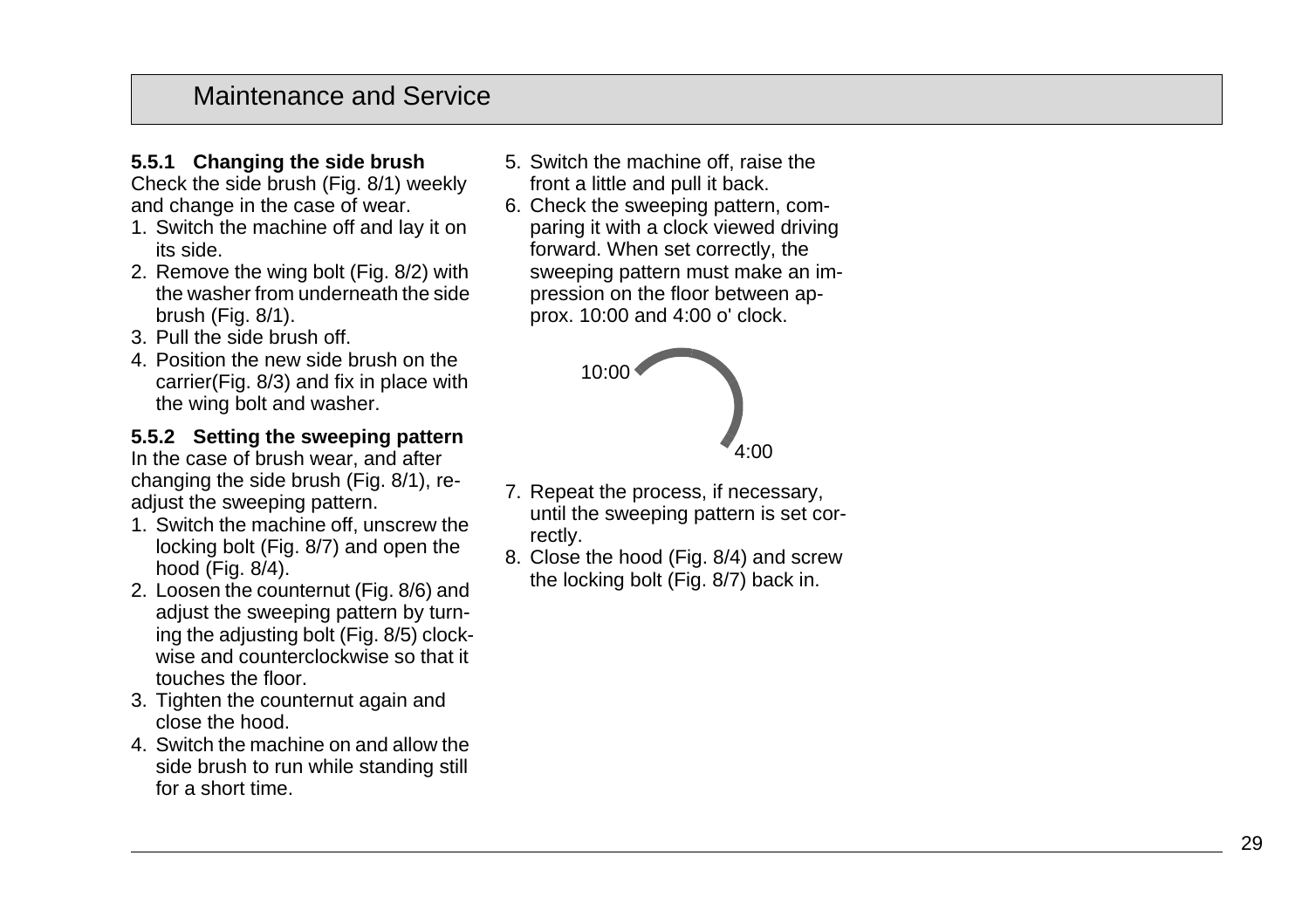### **5.6 Rotary brush**

- 1 Rotary brush
- 2 Fillister head self-tapping screws
- 3 Rotary brush segment
- 4 Sealing strips
- 5 Sweeping pattern adjusting lever
- 6 Timing belt
- 7 Hood
- 8 Locking bolt



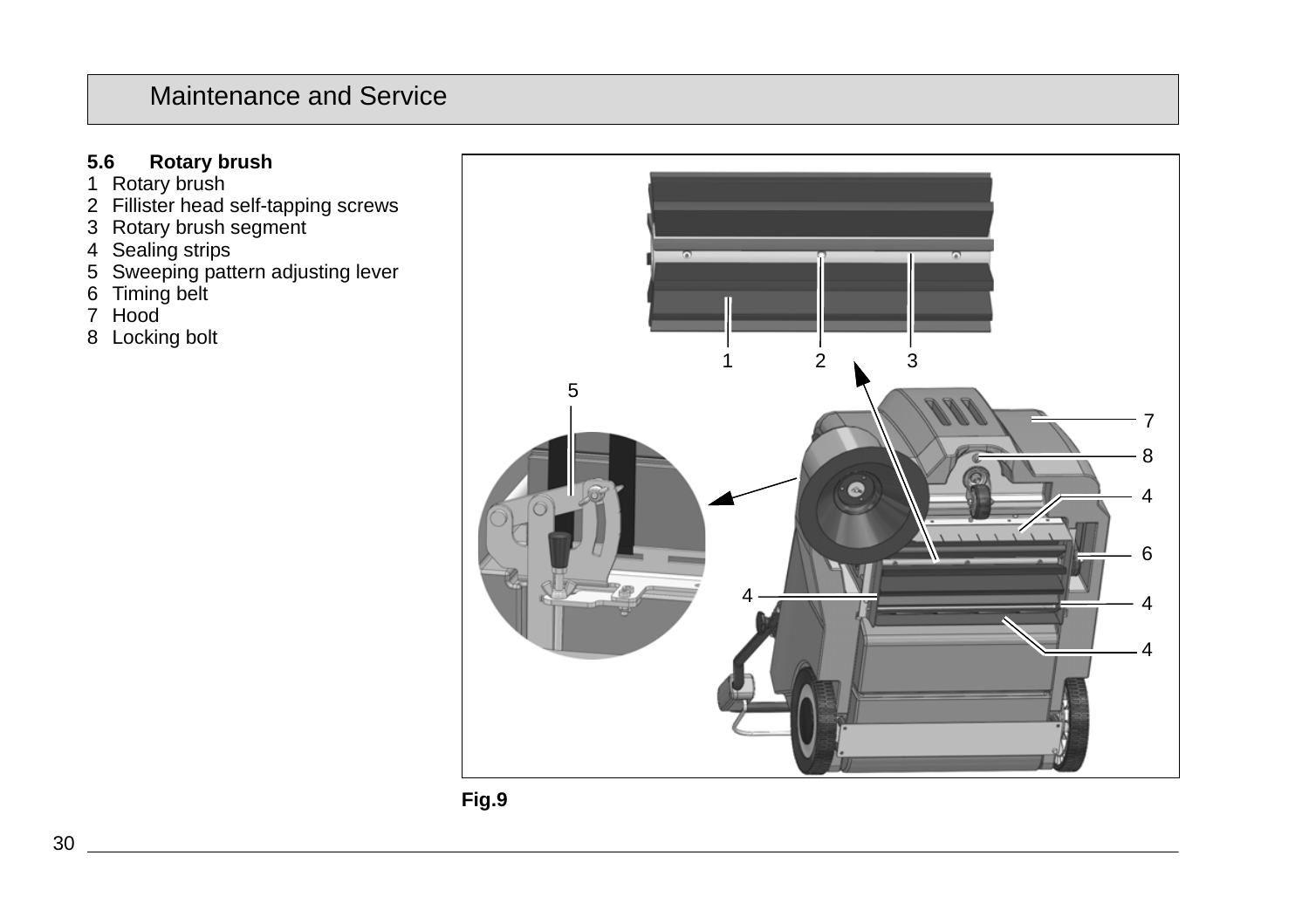### **5.6.1 Cleaning the brush space**

The brush space with rotary brush (Fig. 9/1) and gaskets (Fig. 9/4) must be checked daily for signs of dirt and cleaned, if necessary.

#### **5.6.2 Changing the rotary brush**

The rotary brush (Fig. 9/1) must be checked weekly and changed in the case of wear.

- 1. Switch the machine off and lay it on its side.
- 2. Loosen the six fillister head screws (Fig. 9/2) in the rotary brush and remove the two roller segments.
- 3. Install the two new roller segments and fix in place with the fillister head screws.
- 4. After changing the rotary brush, readjust the sweeping pattern as necessary.

#### **5.6.3 Setting the sweeping pattern**

In the case of brush wear, and after changing the rotary brush (Fig. 9/1), readjust the sweeping pattern.

- 1. Switch the machine off, unscrew the locking bolt (Fig. 9/8) and open the hood (Fig. 9/7).
- 2. Loosen the wing nut on the adjusting lever (Fig. 9/6) and adjust the

sweeping pattern using the adjusting lever (Fig. 9/5) by pivoting it up and down until it touches the floor.

- 3. Tighten the wing nut again and close the hood.
- 4. Switch the machine on and allow the rotary brush to run while standing still for a short time.
- 5. Switch the machine off, raise the front a little and pull it back.
- 6. When adjusted correctly, there must be an approx. 50 mm wide sweeping pattern on the floor which has parallel sides.
- 7. Repeat the process, if necessary, until the sweeping pattern is set correctly.
- 8. Close the hood (Fig. 9/7) and screw the locking bolt (Fig. 9/8) back in.

#### **5.6.4 Changing the sealing strips** The four sealing strips (Fig. 9/4) must be checked weekly and changed in the case of wear.

- 1. Switch the machine off and lay it on its side.
- 2. Remove all four sealing strips (Fig. 9/2) with holders.
- 3. Loosen the screws in the holders and remove the damaged sealing

strips.

- 4. Fix the new sealing strips on the holders and reinstall them.
- 5. Adjust the sealing strips so that they touch the floor lightly.

### **5.6.5 Changing the timing belt**

The timing belt (Fig. 9/6) must be checked every 500 operating hours and changed in the event of wear.

- 1. Switch the machine off, unscrew the locking bolt (Fig. 9/8) and open the hood (Fig. 9/7).
- 2. Slacken the timing belt (Fig. 9/6) using the tension pulley and remove the belt.
- 3. Slacken the tension pulley and install the new timing belt. The timing belt is automatically tensioned by means of a tension spring.
- 4. Close the hood (Fig. 9/7) and screw the locking bolt (Fig. 9/8) back in.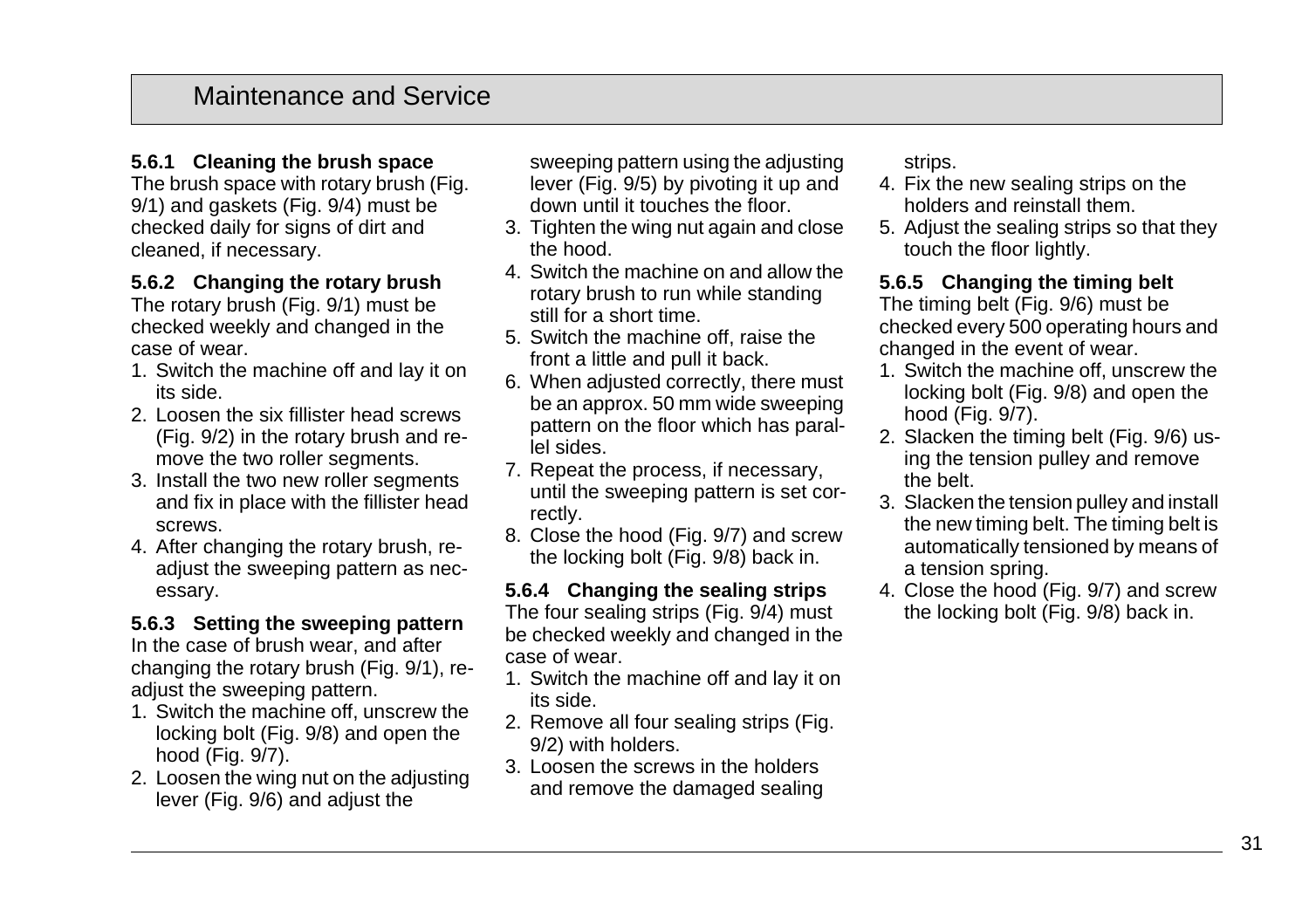### **5.7 Dust vacuum**

- 1 Filter
- 2 Sealing strip
- 3 Filter support frame
- 4 Shaking device
- 5 Wing bolts
- 6 Holder

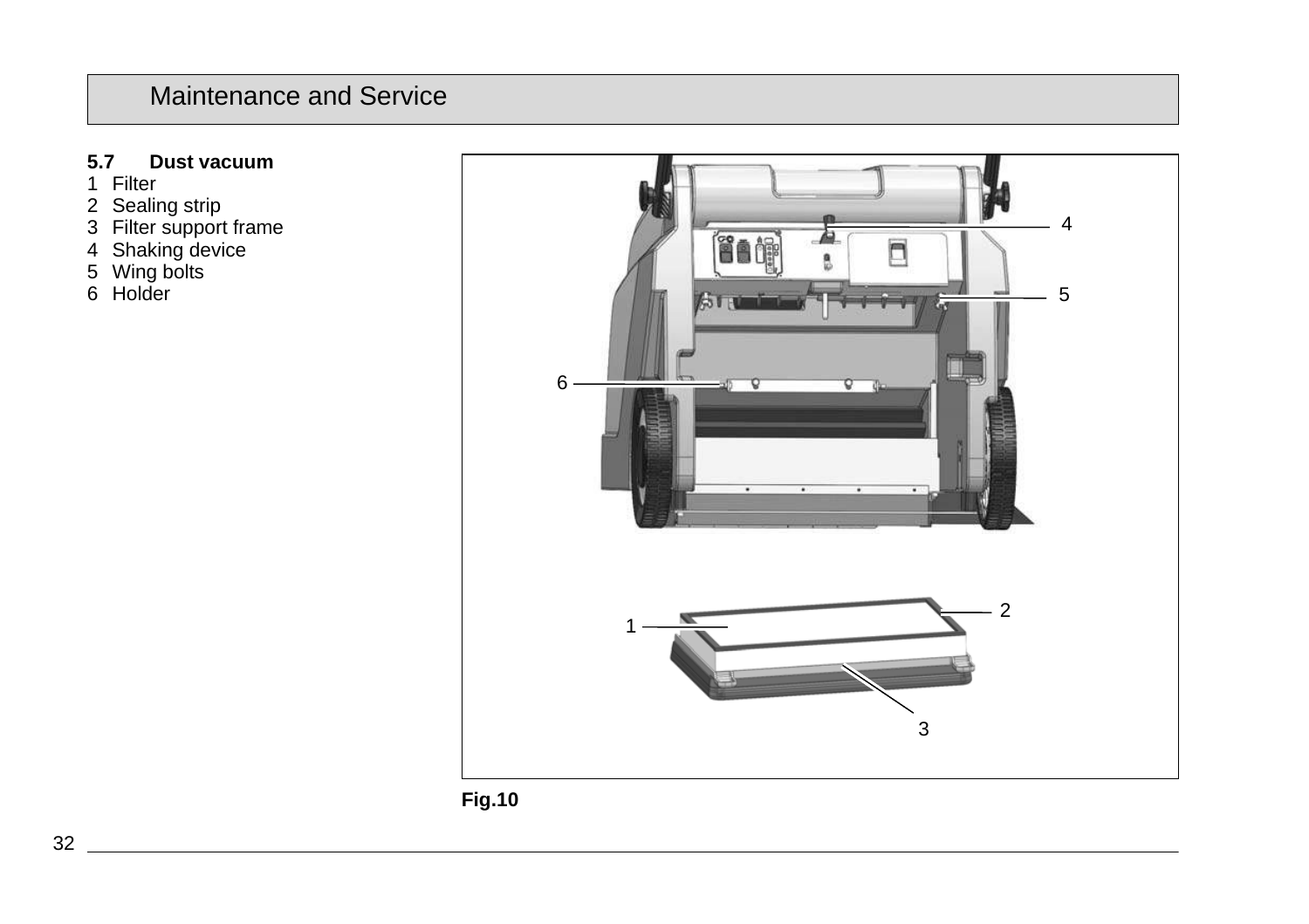### **5.7.1 Cleaning the filter**

Clean the filter (Fig. 10/1) in the dust vacuum as necessary using the shaking device (Fig. 10/4). In the case of extreme accumulation of dirt, clean the filter as follows:

- 1. Switch the machine off and remove the sweeper's container.
- 2. Loosen the wing bolts (Fig. 10/5). Pivot the filter support frame (Fig. 10/ 3) down and remove it.
- 3. Remove the filter from the filter support frame.
- 4. Beat the filter clean or use a vacuum cleaner. Be careful not to damage the filter ribs!
- 5. Insert the correct side of filter in the filter support frame. The sealing strip (Fig. 10/2) must point towards the suction turbine!
- 6. Hook the filter support frame in the holder (Fig. 10/6) and fix in place with the wing bolts.
- 7. Reinstall the sweeper's container.

### **5.7.2 Changing the filter**

Check the filter (Fig. 10/1) every 250 operating hours for signs of wear and change it as necessary.

1. Switch the machine off and remove

the sweeper's container.

- 2. Unscrew the wing bolts (Fig. 10/5). Pivot the filter support frame (Fig. 10/ 3) down and remove it.
- 3. Remove the filter from the filter support frame.
- 4. Insert the correct side of the new filter in the filter support frame. The sealing strip (Fig. 10/2) must point towards the suction turbine!
- 5. Hook the filter support frame in the holder (Fig. 10/6), if necessary, and fix in place with the wing bolts.
- 6. Reinstall the sweeper's container.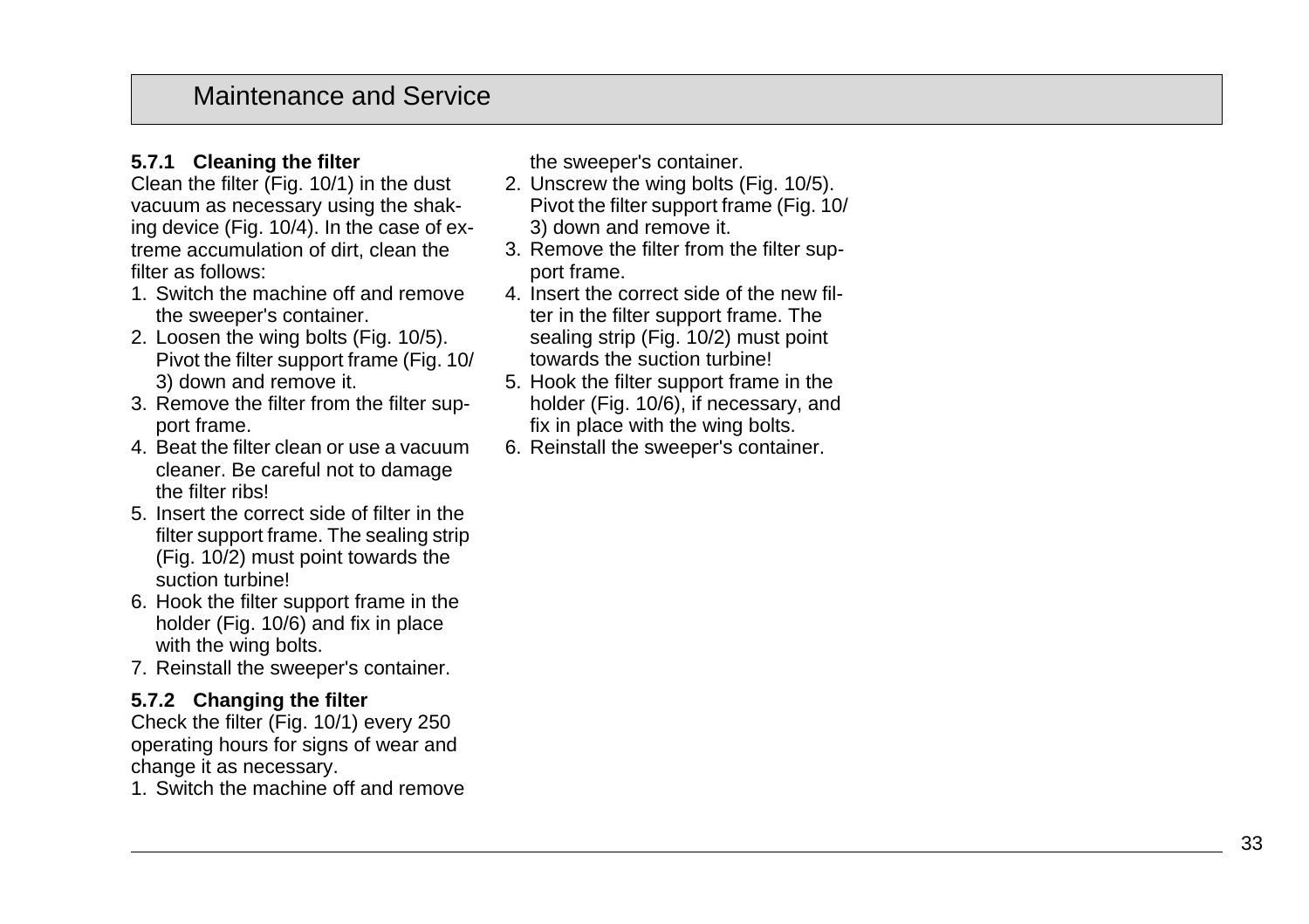#### **5.8 Sweeper'ss container**

- 1 Sweeper's container
- 2 Locking mechanism
- 3 Seal
- 4 Handle



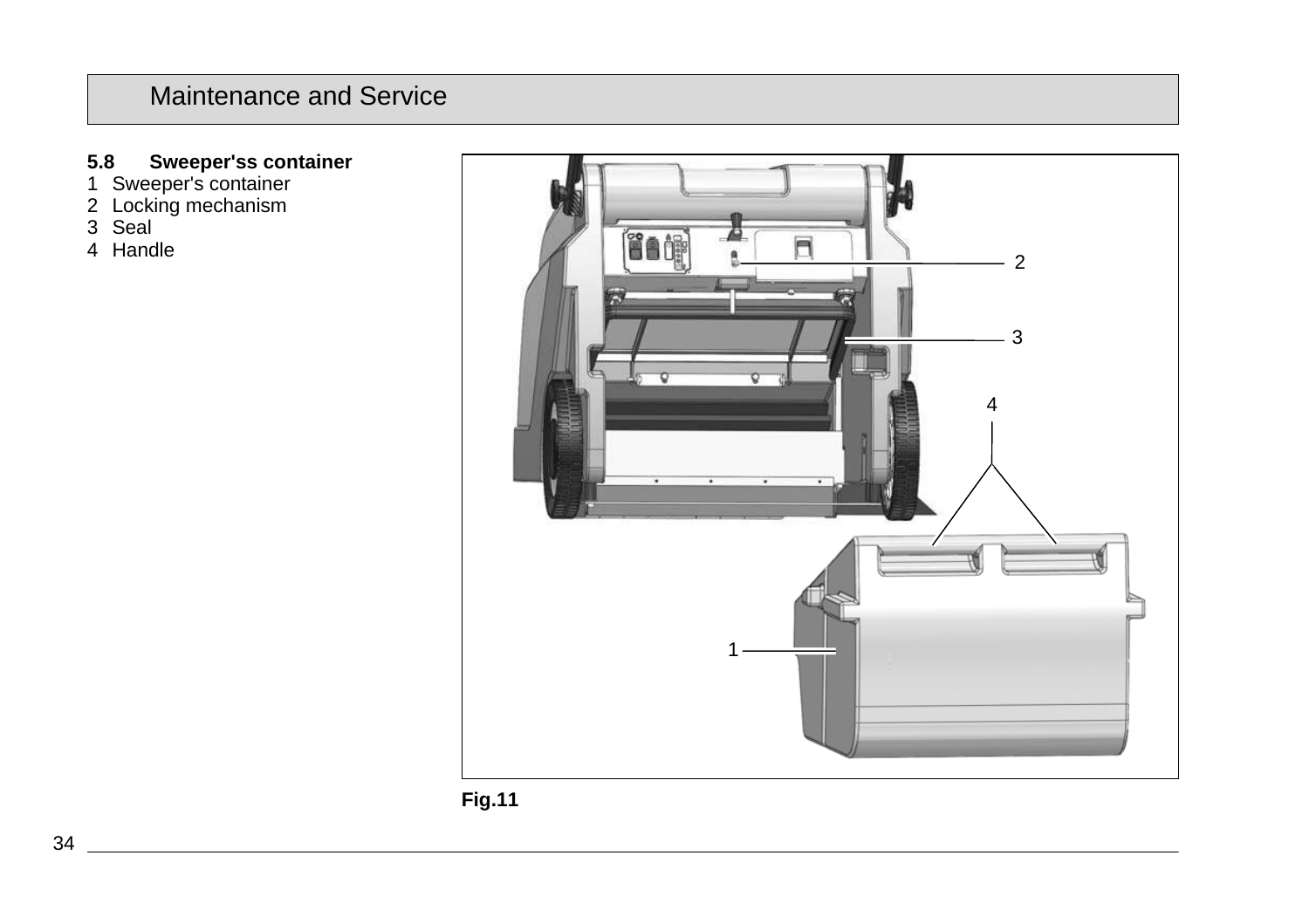#### **5.8.1 Emptying the sweepings container**

Check the fill level of the sweeper's container (Fig. 10/1) at regular intervals (max. load capacity 25 kg) and empty as necessary.

- 1. Switch the machine off and pull the locking mechanism (Fig. 10/2) on the sweeper's container (Fig. 10/1) upwards.
- 2. Pull the sweeper's container to the rear out of the machine using the handle (Fig. 10/4) and dispose of the waste according to the applicable environmental laws.
- 3. Reinstall the sweeper's container and press it against the locking mechanism until it audibly latches into place.

### **5.8.2 Changing the seal**

Check the seal (Fig. 10/3) weekly for signs of wear and change it as necessary.

- 1. Switch off the machine and pull the locking mechanism (Fig. 10/2) on the sweeper's container (Fig. 10/1) upwards.
- 2. Pull the sweepings container (Fig. 10/3) to the rear and out of the ma-

chine using the handle (Fig. 10/4).

- 3. Pull the seal on the sweeper's container from the filter support frame. Install a new seal.
- 4. Reinstall the sweeper's container and press it against the locking mechanism until it audibly latches into place.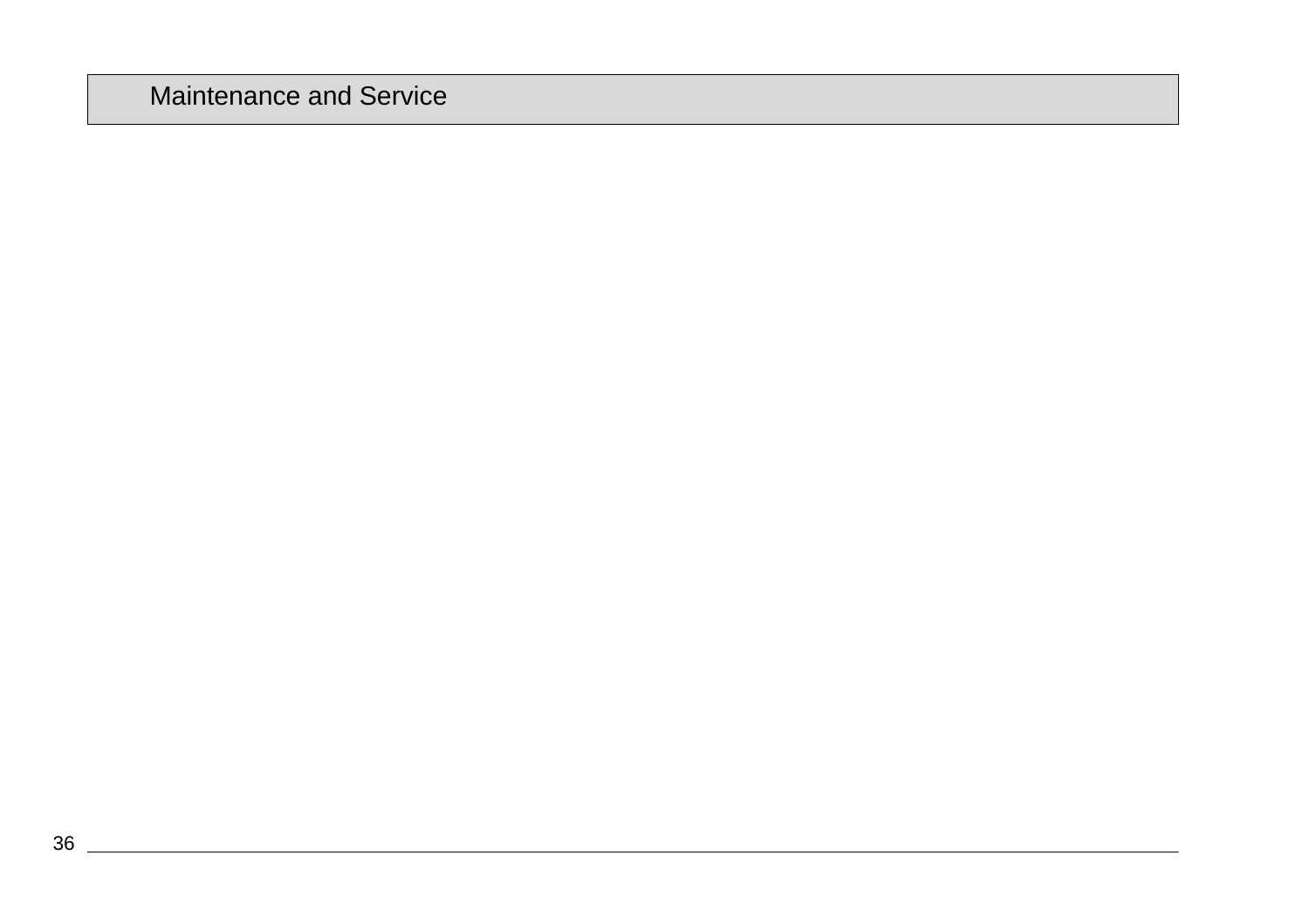# EC-Declaration of Conformity (according to Directive 98/37/EC)

**Minuteman International Inc. 14N845 U.S. Route 20 PINGREE GROVE, IL. 60140-8893 U.S.A.**

declare under our sole responsibility, that the product

#### **Minuteman Kleen Sweep 25W Type: 6258**

to which this declaration relates, corresponds to the relevant basic safety and health requirement of the Directive 98/ 37/EC, and to the requirements of the other relevant Directives:

89/336/EEC.

For the relevant implementation of the safety and health requirements mentioned in the Directives, the following standard (s) and / or technical specification (s) has (have) been respected:

**DIN EN 60335-2-72 DIN EN 61000-6-2 DIN EN 61000-6-3**

Bad Oldesloe, 21.01.2009

Bernd Heilmann Managing director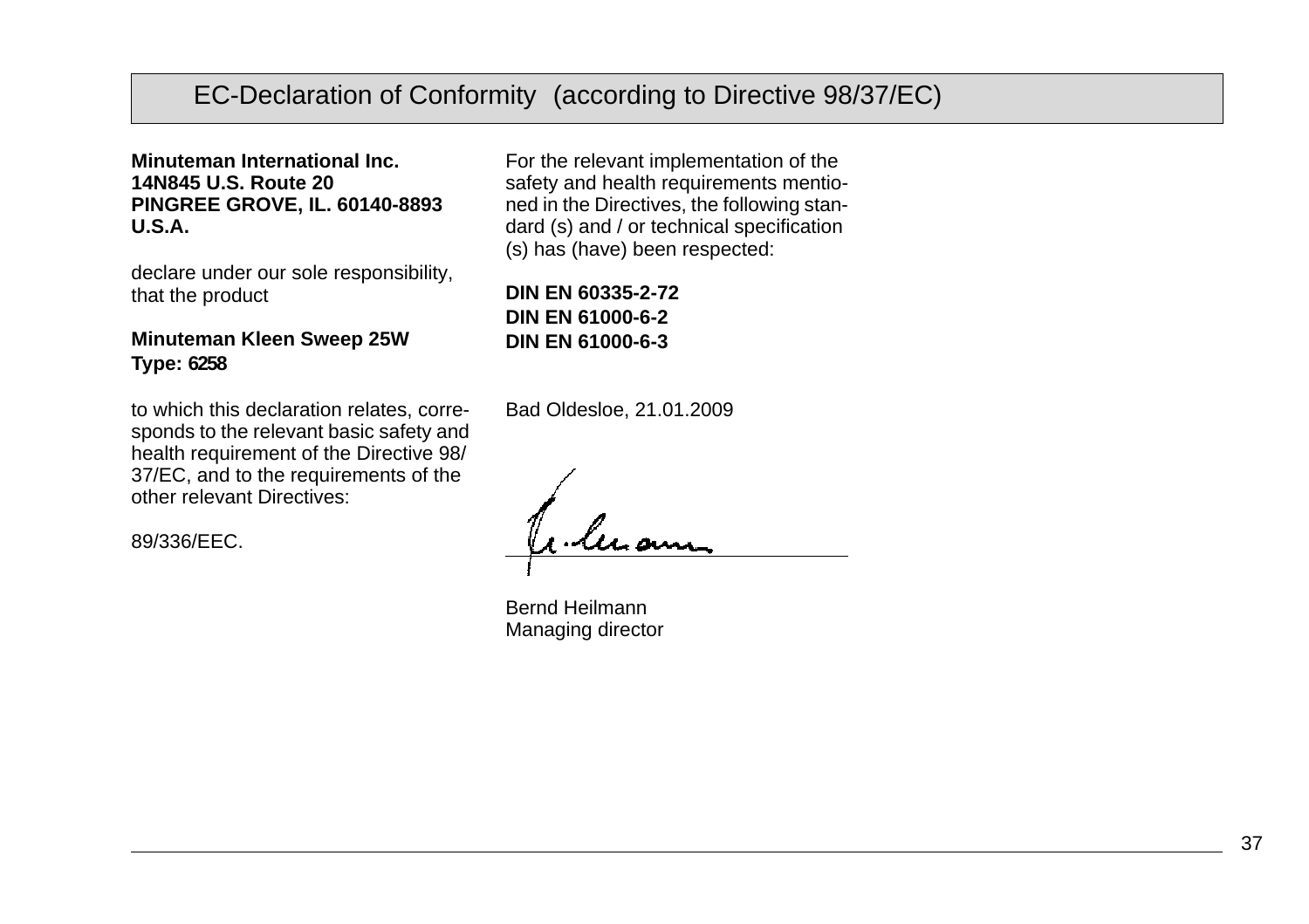#### **Minuteman International Made Simple Commercial Limited Warranty**

Minuteman International, Inc. warrants to the original purchaser/user that this product is free from defects in workmanship and materials under normal use. Minuteman will, at its option, repair or replace without charge, parts that fail under normal use and service when operated and maintained in accordance with the applicable operation and instruction manuals.

All warranty claims must be submitted through and approved by factory authorized repair stations.

This warranty does not apply to normal wear, or to items whose life is dependent on their use and care, such as belts, cords,switches, hoses, rubber parts, electrical motor components or adjustments. Parts not manufactured by are covered by and subject to the warranties and/or guarantees of their manufacturers. Please contact Minuteman for procedures in warranty claims against these manufacturers.

**Special warning to purchaser** -- Use of replacement filters and/or prefilters not manufactured by Minuteman or its designated licensees, will void all warranties expressed or implied.

A potential health hazard exists without original equipment replacement.

All warranted items become the sole property of Minuteman or its original manufacturer, whichever the case may be.

Minuteman disclaims any implied warranty, including the warranty of merchantability and the warranty of fitness for a particular purpose. Minuteman assumes no responsibility for any special, incidental orconsequential damages.

This limited warranty is applicable only in the U.S.A. and Canada, and is extended only to the original user/purchaser of this product. Customers outside the U.S.A. and Canada should contact their local distributor for export warranty policies. Minuteman is not responsible for costs or repairs performed by persons other than those specifically authorized by Minuteman. This warranty does not apply to damage from transportation, alterations by unauthorized persons, misuse or abuse of the equipment, use of non-compatible chemicals, or damage to property, or loss of income due to malfunctions of the product.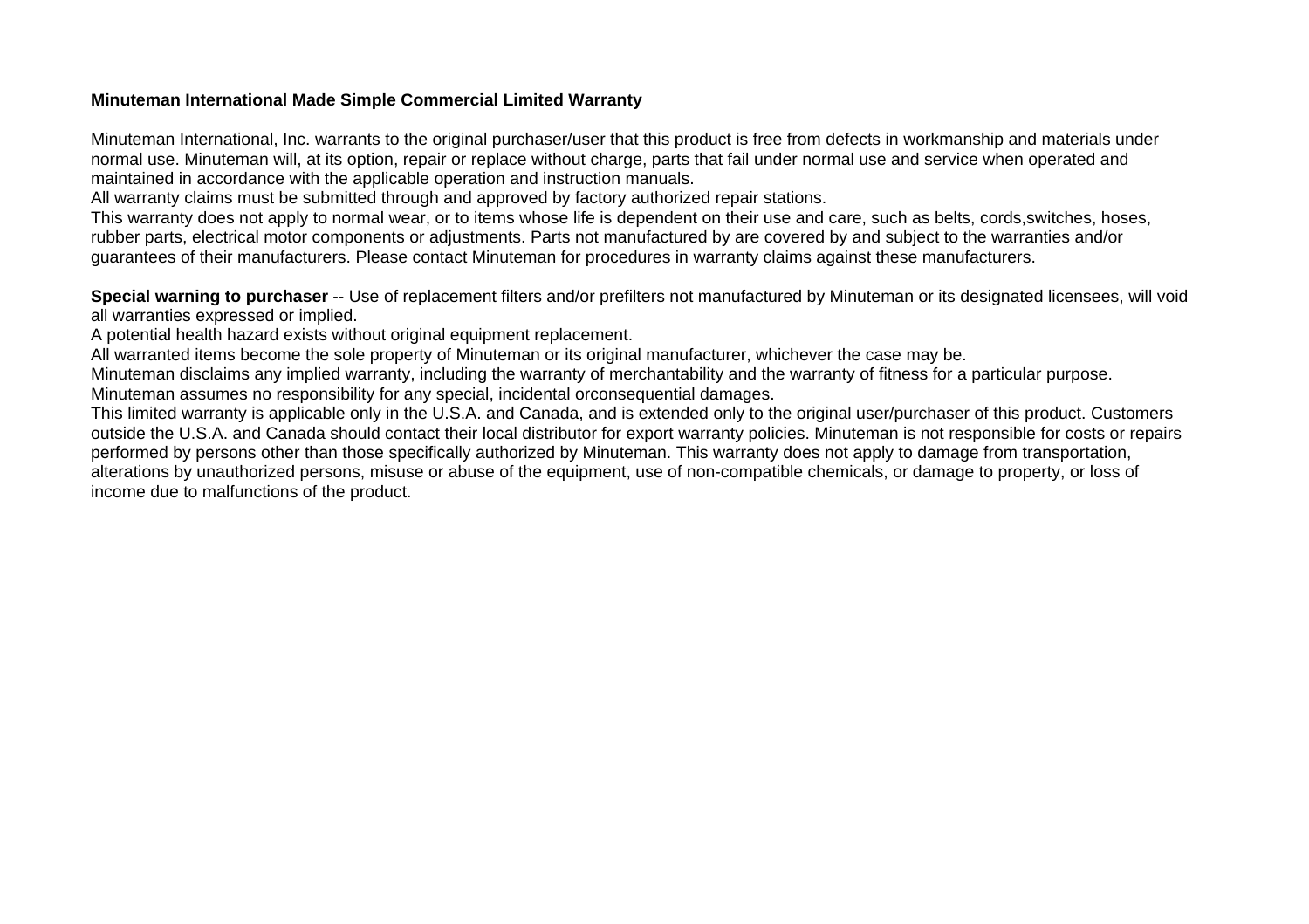If a difficulty develops with this machine, you should contact the dealer from whom it was purchased.

This warranty gives you specific legal rights, and you may have other rights which vary from state to state. Some states do not allow the exclusion or limitation of special, incidental or consequential damages, or limitations on how long an implied warranty lasts, so the above exclusions and limitations may not apply to you.

| <b>Cord Electric Group</b><br><b>Exceptions</b>                                    | Three years parts, two years labor, ninety days travel (Not to exceed two hours)<br>Port-A-Scrub, one year parts, six months labor<br>MPV 13, one year parts<br>MPV 14 and 18, two years parts, one year labor<br>Rapid Air blower, one year parts, one year labor<br>Pneumatic Vacuums, three years parts, one year labor<br>EX 12 and EX 12H, one year parts, one year labor |
|------------------------------------------------------------------------------------|--------------------------------------------------------------------------------------------------------------------------------------------------------------------------------------------------------------------------------------------------------------------------------------------------------------------------------------------------------------------------------|
| <b>Battery Operated Group</b>                                                      | Three years parts, two years labor, ninety days travel<br>(Not to exceed two hours)                                                                                                                                                                                                                                                                                            |
| <b>Exceptions</b>                                                                  | Sweepers, one year parts, one year labor, ninety days travel<br>(Not to exceed two hours)                                                                                                                                                                                                                                                                                      |
| <b>Replacement parts</b><br><b>Batteries</b><br><b>Polypropylene Plastic Tanks</b> | Ninety days<br>0-3 months replacement, 4-12 months pro-rate<br>Ten years, no additional labor                                                                                                                                                                                                                                                                                  |